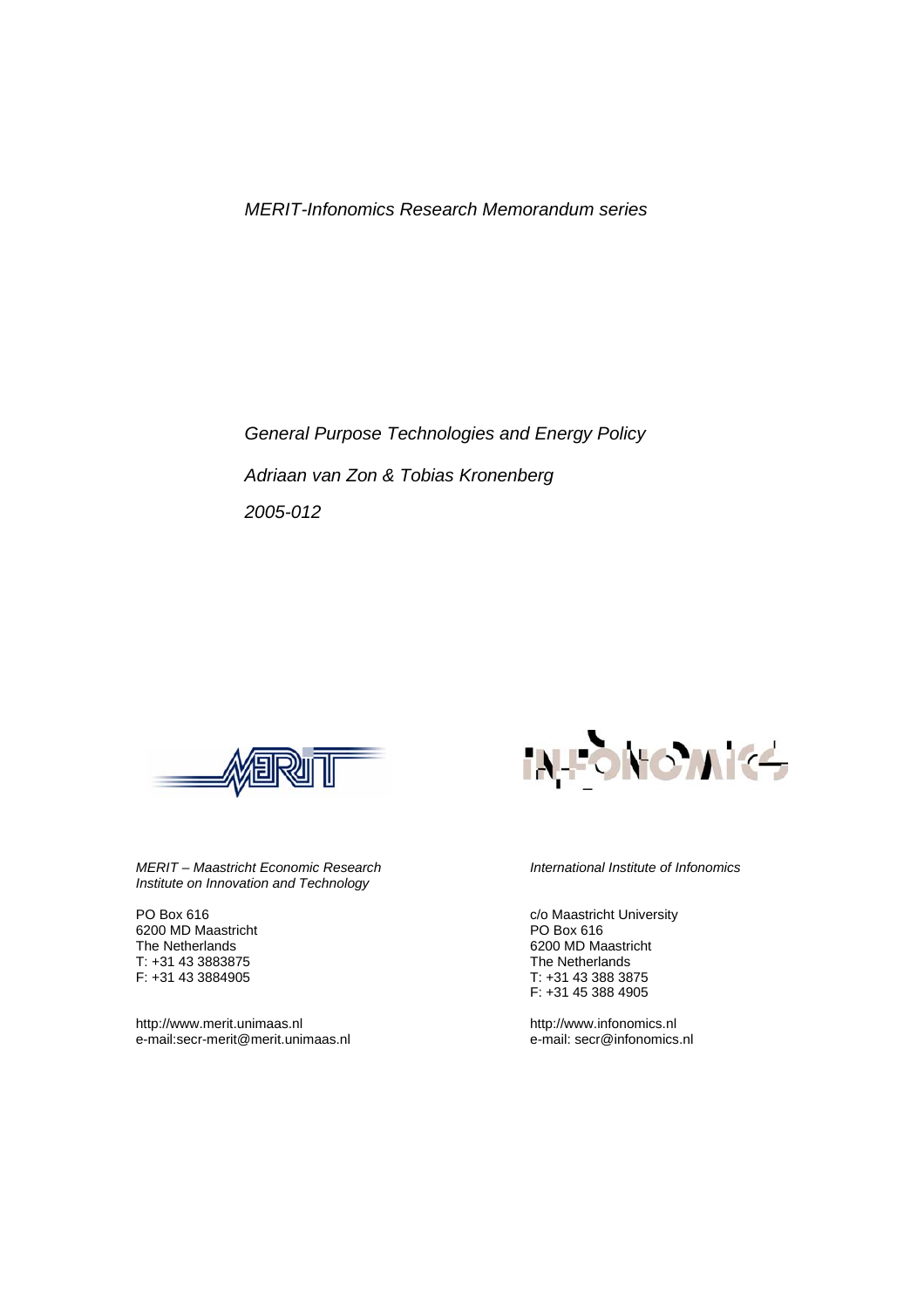## **General Purpose Technologies and Energy Policy**

by

Adriaan van Zon and Tobias Kronenberg

(MERIT, March 2005)

#### **Abstract**

We employ a general purpose technology model with endogenous stochastic growth to simulate the effects of different energy policy schemes. An R&D sector produces endogenous growth by developing radical and incremental technologies. These innovations result in blueprints for capital intermediates, which require raw capital and either carbon or noncarbon-based fuels. A carbon tax therefore affects not only the final production sector but also the R&D sector by making the development of non-carbon-based technologies more attractive. Due to path dependencies and possible lock-in situations, policy can have a significant long-term impact on the energy structure of the economy. Allowing for different elasticities of substitution between consumption and environmental quality, we examine the effects of different carbon policies on growth, environmental quality, and welfare. We find that an anti-carbon policy may reduce welfare initially, but in the long run there is a strong potential for a 'double dividend' due to faster growth and reduced pollution.

**Keywords**: general purpose technology, carbon tax, R&D, growth, carbon fuel consumption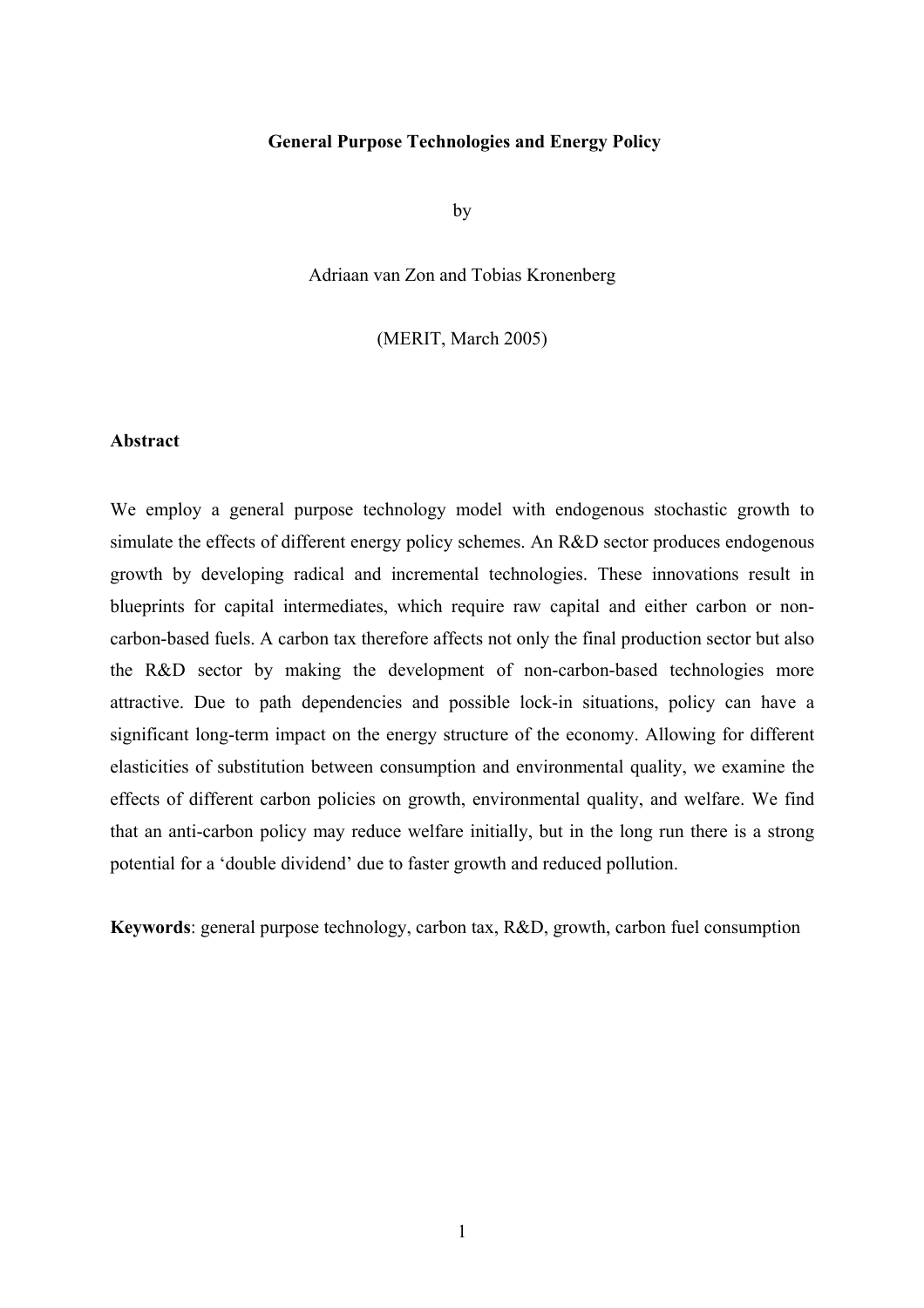## **1. Introduction**

 $\overline{a}$ 

The current bad news about the adverse impact of human activity on the environment<sup>1</sup>, stresses the need to reconcile further economic growth with environmental protection. Since the lion's share of environmental damage is caused by the consumption and distribution of energy, a decoupling of growth from pollution will require a massive reorganisation of the energy system, possibly leading towards a hydrogen-based economy (Rifkin, 2002). We are interested in finding out how economic policy may help to promote the transition from the current energy system to a sustainable alternative. There have been several energy transitions in the past, all of which were the result of technological breakthroughs. It thus seems reasonable to expect that technological progress will also be a *conditio sine qua non* for future energy transitions.

Technological progress has never been a smooth process. Schumpeter (1939) suggested that drastic innovations may give rise to technological waves, causing long-run cycles in GDP growth. A *drastic innovation* is a radically new idea which is reached after deliberate efforts at combining previously unrelated ideas<sup>2</sup>. Such drastic innovations are a risky enterprise from an economic point of view, because they entail high risks due to the uncertainty about the actual usefulness of the idea. But from a technological point of view, the most important characteristic of a drastic innovation is that it opens up new opportunities for further development and expansion of the field of application of this radically new idea. The concept of a drastic innovation is, therefore, closely related to what Bresnahan and Trajtenberg (1995) and Helpman (1998) refer to as a "General Purpose Technology" (henceforth GPT). Similar notions of new ideas that are at least drastic enough to eliminate technological implementations of 'old' ideas through creative destruction, have been put forward by Aghion and Howitt (1992, 1998), who show how the uncertainty surrounding the research process itself may lead to cyclical growth patterns.

<sup>&</sup>lt;sup>1</sup> See, for example, the February 2005 issue of the Scientific American, or the August 2004 issue of Physics Today, that both describe the detrimental effects of global warming on the Arctic region, including the North-pole and the Greenland ice-sheet. Especially the melting of the latter will pose severe problems for countries at an elevation slightly above or even partly below current sealevels, like the Netherlands for example, possibly in a few decades from now.

 $2^{\circ}$  This phenomenon has also been described as "micro-innovations" in Mokyr (1990), "refinements" in Jovanovic and Rob (1990), and "secondary innovations" in Aghion and Howitt (1998, ch. 6).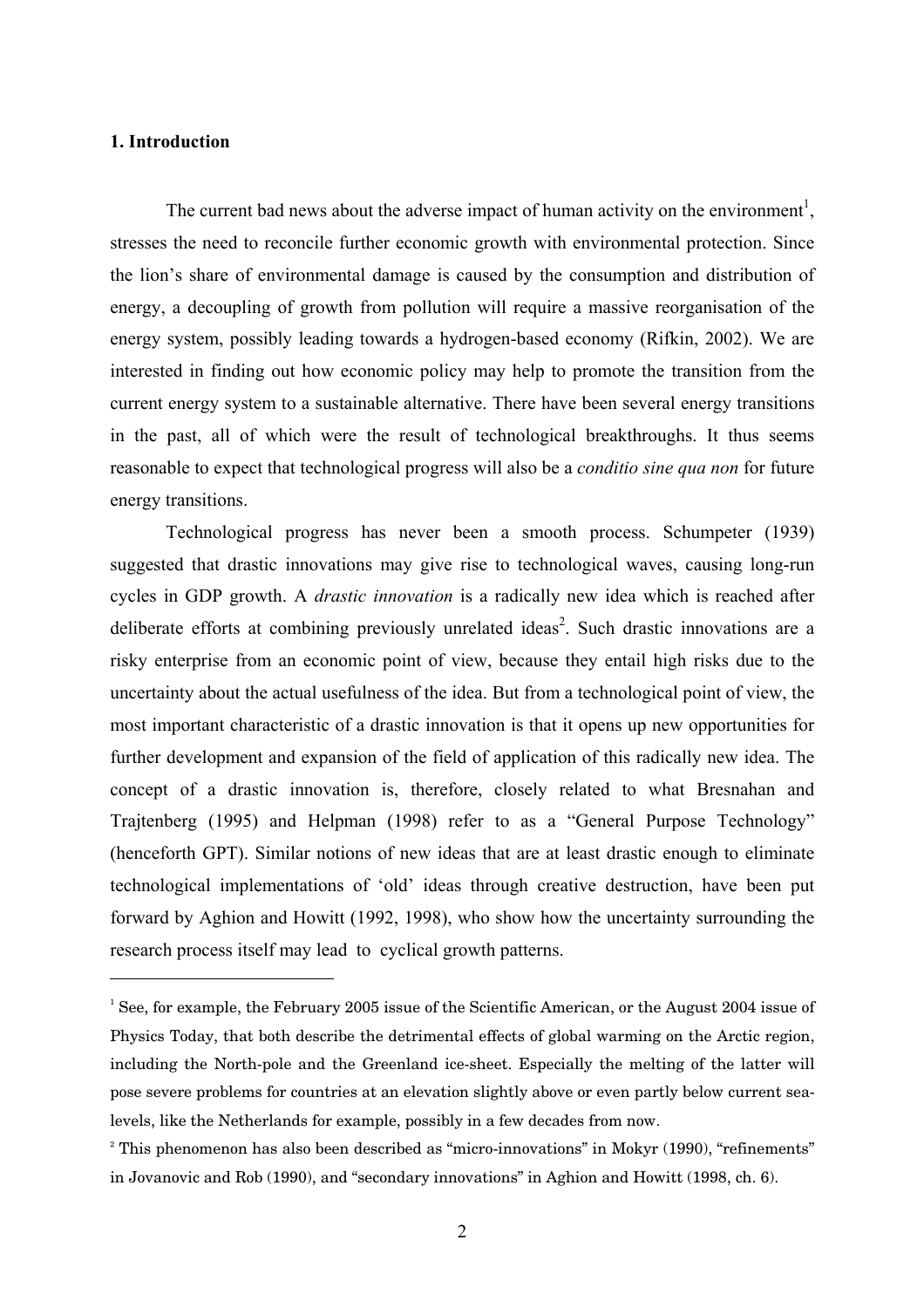Drastic innovations are usually contrasted with *incremental innovations*, which refine existing knowledge in a predictable fashion and which are generated when entrepreneurs combine older insights that are closely related from a technological point of view. The costs and risks associated with these incremental innovations activities are relatively low compared to those associated with drastic innovations. An important feature of incremental innovations is that they are highly path dependent, following specific technological trajectories (Dosi, 1988) that define, in our terminology, a so-called 'technology family' with the drastic innovation serving as its core.<sup>3</sup> An endogenous growth model that is build around the expansion of such a technology family is the Romer (1990) model, in which innovations are effectively also of the incremental type, as technical change is embodied in the ensemble of intermediate goods rather than in just the latest new intermediate as in the Aghion and Howitt model.

In order to incorporate the crucial features of a GPT into one model, we have to allow for both vertical innovations (drastic innovations that form the core of a new GPT or technology family) in the sense of Aghion and Howitt (1992,1998) and horizontal innovations (incremental innovations that raise the productivity of an existing GPT) in the sense of Romer (1990). In both dimensions there will be Love of Variety effects, and researchers will have to decide to engage in either basic research or applied research. In our perception of R&D driven technical change, basic research is aimed at finding new cores that form the heart of a new GPT, while applied R&D is aimed at expanding the field of application of the core through the addition of 'peripheral' innovations. Thus, each successful basic R&D project gives rise to follow-up applied R&D projects.

It seems to us that this technology family perception is directly relevant in the context of an energy transition, as any conceivable energy system will be composed of a number of different technologies that together constitute the system as a whole. For the hydrogen economy as envisioned by Rifkin (2002), several existing technologies (most notably fuel cells and complex IT systems) must be combined to form a radically different energy distribution system. The hydrogen system can thus be seen as a radical innovation, and a number of incremental innovations is expected to occur once the system is in place. Therefore, if we want to analyze the transition towards a hydrogen economy, we need to adopt a technology family framework, as outlined above. In such a framework, different

 $\overline{a}$ 

<sup>&</sup>lt;sup>3</sup> Or, in the context of the family metaphor, its 'founding father'.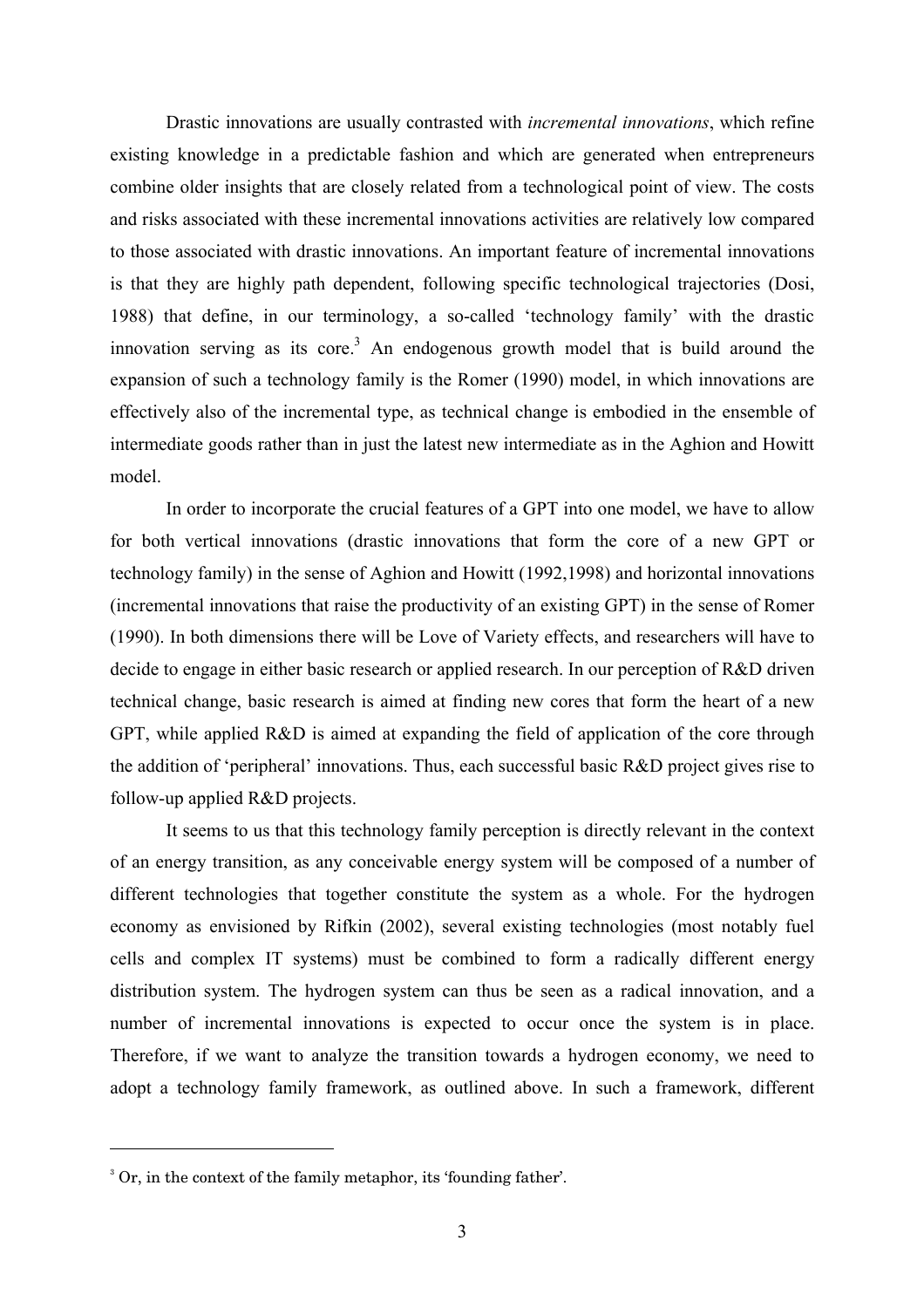technology families should be allowed to coexist at the same time, as it is the case in practice. This has the added bonus of allowing for a relatively smooth transition.

In order to implement this idea, we will use the GPT model by van Zon, Fortune, and Kronenberg (2003), further referred to as the ZFK-model, where growth occurs as the result of intentional basic research on the cores of new GPTs and applied research on new peripherals for the further expansion of existing GPTs. The model takes into account the uncertainty associated with drastic innovations by drawing the parameters that determine a technology's characteristics from a random distribution. Depending on these parameters, a new technology may result in a successful GPT with many practical applications, a complete failure, or anything in between these two extremes. Developing a new core of a GPT generates technological complementarities in the sense of Carlaw and Lipsey (2001), because the inventor of the core enables other researchers to begin applied R&D in the new technology.

In order to add an energy dimension to the ZFK-model, we extend it in three ways. First we allow for different types of fuels, a carbon-based one and a non-carbon-based one, and assume that carbon-based fuels generate adverse environmental externalities. As a second extension we introduce two different types of technical progress giving rise to the development of the cores and peripherals of new carbon-based GPTs or non-carbon-based GPTs. Third, we add a utility function describing the trade-off between growth and environmental quality. It should be stressed here from the outset that we do not claim the environmental features or the energy part of the model to be sufficiently realistic at this stage. Adding such realism makes sense to us only if the general behaviour of the model as that is driven by cycles in the allocation of R&D activity and the path dependencies that arise from the stochastic nature of the R&D process with respect to both the arrival times and the overall productivity characteristics of new GPTs, seems to be right, as we think it does. In order to illustrate this, we perform some simulation experiments using the extended ZFK-model in which we examine the impact of three different policy reforms on the allocation of R&D efforts, growth, and environmental quality.

The extended ZFK-model has some features in common with the Matsuyama (1999) model, that also generates endogenous cycles in long-run growth. In Matsuyama's model one phase is characterized by capital accumulation, which runs into diminishing returns and thus cannot generate long-run growth. This Solowian phase is followed by a Schumpeterian innovation phase, and the interplay between the two phases generates long-run growth. The major achievement of Matsuyama's model is the integration of neoclassical capital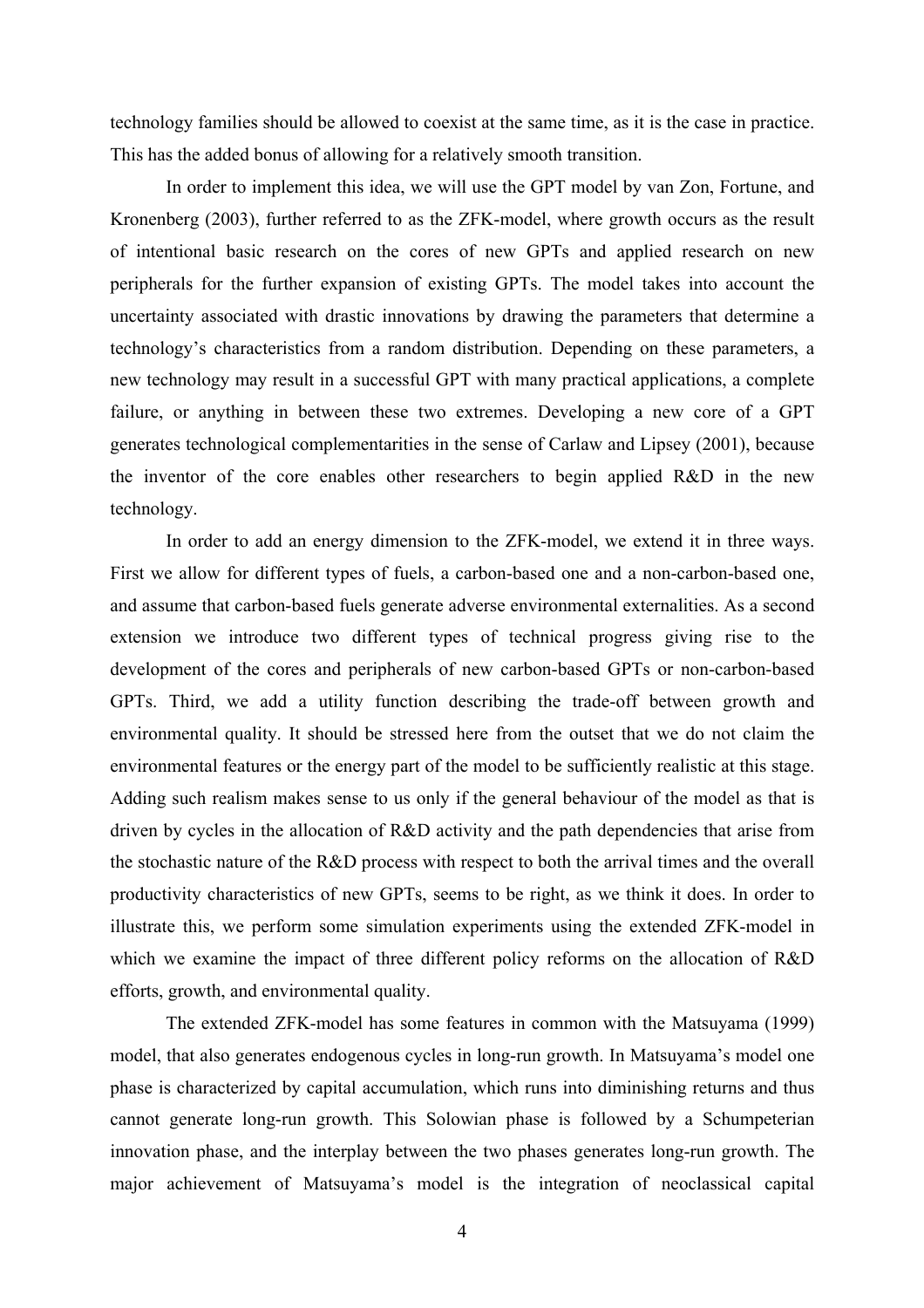accumulation and Schumpeterian innovation-based growth. The ZFK model takes that integration a step further, but here it is the expansion of GPTs through applied R&D that eventually runs into diminishing returns, thus inducing a shift towards basic R&D, which in turn generates new possibilities for applied R&D. In short, the ZFK-model emphasizes the Schumpeterian aspects of growth, but also the role of R&D in both accumulation processes, as well as the uncertainties surrounding these processes, apart from disaggregating R&D activity itself into basic R&D and as many applied R&D processes as there are GPTs.

The extended ZFK-model also contributes its own specific features to the literature that are not present in the Matsuyama model. First, it introduces asymmetries in the intermediate goods market. The corresponding asymmetries in profit opportunities in the intermediate goods sectors that implement the ideas produced by the R&D sector, are at the heart of the interplay between basic and applied R&D, where, as Yetkiner (2003) has pointed out, falling profits provide the real incentives for R&D to find the next completely new technology. Secondly, we have cyclical growth that does not depend on the reallocation of homogeneous labour between production and R&D activities, as it is the case in the standard GPT approach by Bresnahan and Trajtenberg (1995), or in more recent work focusing on the clustering of R&D activity against a GPT-background that explains booms and busts in the business cycle (Francois and Lloyd-Ellis , 2003), or in (Matsuyama, 1999). Rather than this being a weakness of our model, we feel that it is actually a strong feature, as it is hard to imagine that the 'eye-hand-coordination' in the words of Romer (1990) is suited in practice to perform R&D tasks, and the other way around. Third, given the significant effects of technological change per se on economic growth, a better understanding of the reasons behind the cyclical evolution of output and technology is important from a policy perspective. Fourth, our model elaborates on the role of basic and applied R&D mechanisms in the growth process. It shows that the influence of these two R&D types on the long-run growth process is very different indeed. Fifth, the model shows that in a competitive equilibrium the allocation of researchers between basic and applied R&D will generally be inefficient. We will show that this inefficient allocation of R&D may give rise to situations in which the introduction of a carbon tax may yield a double dividend.

The latter findings are in line with Smulders and de Nooij (2002), who argue that if the allocation of R&D is inefficient, energy policy should be combined with a technology policy addressing the inefficiency in the R&D sector. We refine this analysis by distinguishing not only between two directions of technical progress (carbon-based versus non-carbon-based) but also between basic R&D and applied R&D. But in addition to this, our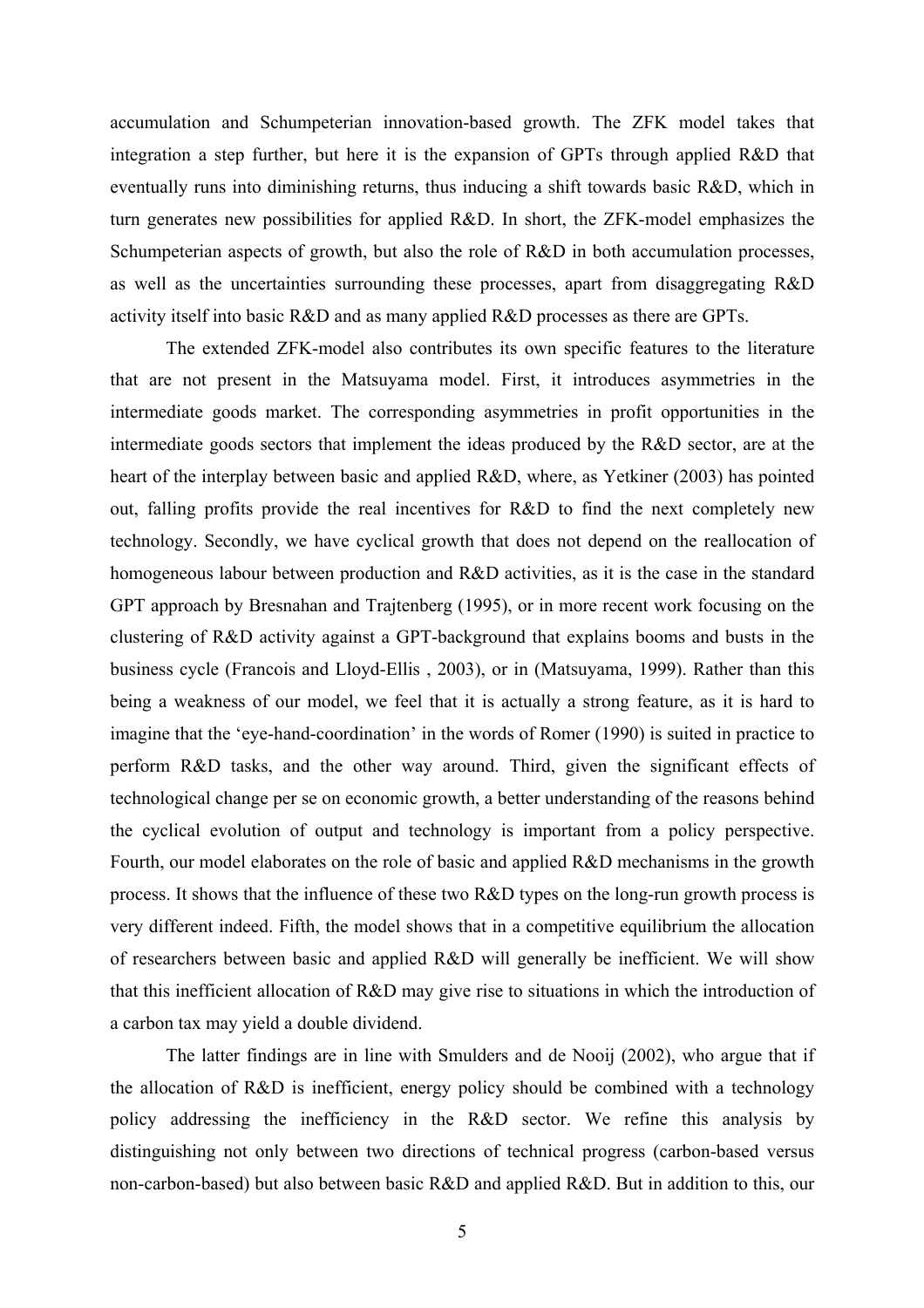simulations also show that the effect of any policy scheme depends crucially on the existing technology structure causing policy making to become highly path-dependent. If we are in a situation where carbon-based technologies form the dominant paradigm, then a carbon tax will – as a side-effect – move R&D resources away from applied R&D on the existing technologies towards basic R&D on new technologies, and this side-effect will reduce the market failure in the R&D sector. Thus the carbon tax alone tends to reduce carbon-based fuel consumption and increase growth. Tax recycling as a subsidy on non-carbon-based fuels will reinforce the carbon reduction, and tax recycling as a subsidy on basic R&D will reinforce the growth effect, and depending on preferences, any of these schemes could be preferable.

The organisation of the rest of this article is as follows. In section 2 we provide a short summary of the most important features of the ZFK-model, and our energy extensions of that model. Sections 3 and 4 show the results of some illustrative simulation exercises we have performed with the extended ZFK-model. Section 3 is devoted to the base run, and section 4 to some fiscal policy experiments. Finally, section 5 contains some concluding remarks.

# **2. The ZFK-model in outline**

#### **2.1 General overview**

As the Romer (1990) model, the extended ZFK-model consists of a perfectly competitive final output sector that combines labour and effective capital to produce output. Effective capital is an aggregate of individual GPTs that in turn consist of intermediates supplied to the final output sector under imperfectly competitive conditions. Intermediates are built according to the specifications from the blue-prints obtained from the R&D-sector that uses the market-value of these blue-prints to pay for the resources used in producing them. The resources under consideration are R&D labour and R&D entrepreneurship.

The most important problem addressed in the ZFK-model is the 'spontaneous' arrival of new GPTs as the result of basic R&D, and the subsequent expansion of that GPT through applied R&D. Both types of R&D are profit-incentive driven, as is usual in new growth models a la Romer (1990) and Aghion and Howitt (1992, 1998). Both types of R&D activity alternate, as we assume that the very first component(s) of a GPT are the most important, and so they are invented first, while additional components invented through applied R&D grows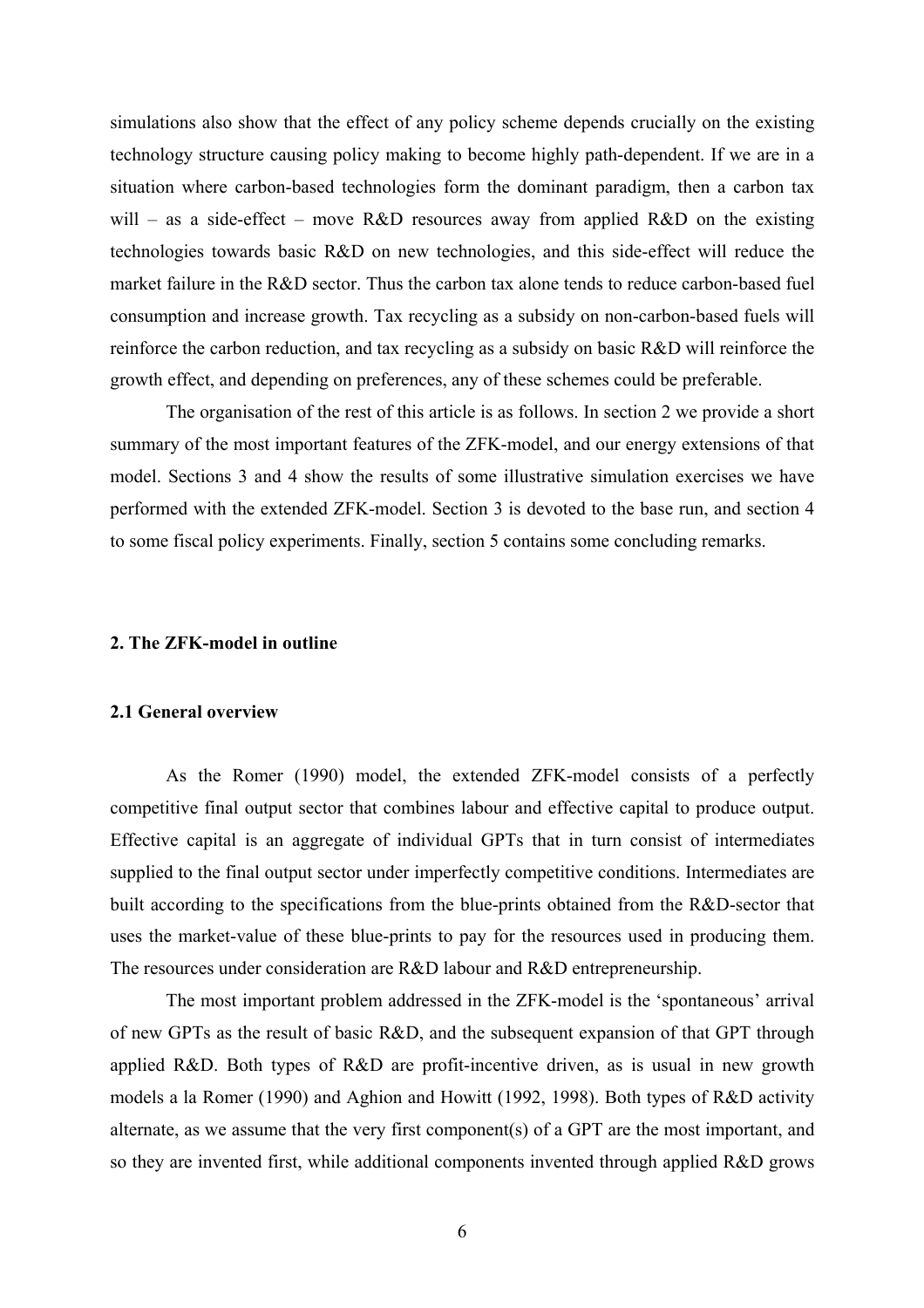less and less 'promising' from a profitability point of view. This gives rise to decreasing returns to variety within a GPT that increases the relative attractiveness of finding the core of a new GPT rather than continuing the expansion of existing GPTs by finding still newer peripheral components. The decreasing returns to variety are a relative novelty that is also used in van Zon and Yetkiner (2003), and that hinges on the existence of asymmetries in the contribution of individual intermediates to their effective 'ensemble'. In our case, this implies that the contribution of new peripherals to a GPT in productivity terms will be falling with the number of components of a GPT. Because of the latter, and assuming that profits generated by selling the peripheral components of a GPT are captured by the applied R&D sector, applied R&D becomes less and less attractive relative to basic R&D, resulting in a reallocation of R&D effort towards basic R&D. The latter in turn generates a higher probability that the core of a new GPT will actually arrive. Thus the expansion of a GPT will eventually lose momentum. But this loss in momentum also increases the incentive to find a new core. In addition to this, it may well be the case that the core of a new GPT is not promising at all. Then our set-up implies that the R&D sector will devote most of its resources trying to find a new core rather than producing peripheral inventions for a failing GPT. Thus we get cyclical growth patterns, implied by inherent technological expansion limits, rather than by reallocations of resources between the final output sector and the R&D sector as one usually finds in GPT models.

Growth in the ZFK-model then is caused by symmetric horizontal innovation which increases the number of GPTs and quasi-vertical<sup>4</sup> innovation within each GPT, which effectively breaks the symmetry between GPTs again. Neither innovation is so drastic that it drives out older GPTs completely, however they can be asymptotically drastic.

# **2.2 The production structure**

 $\overline{a}$ 

With respect to the production structure, we assume that a representative firm in the final goods sector produces output by using labour and effective capital that consists of a set of GPTs combined in an Ethier function (Ethier, 1982). Each GPT contributes symmetrically to the effective capital stock. Each GPT itself is a composite input made out of different components, i.e. its core and peripherals. These components contribute to the GPT in an

<sup>4</sup> Because new peripherals contribute less to GPT productivity than 'older' peripherals by assumption, we actually have something looking like an inverted quality-ladder.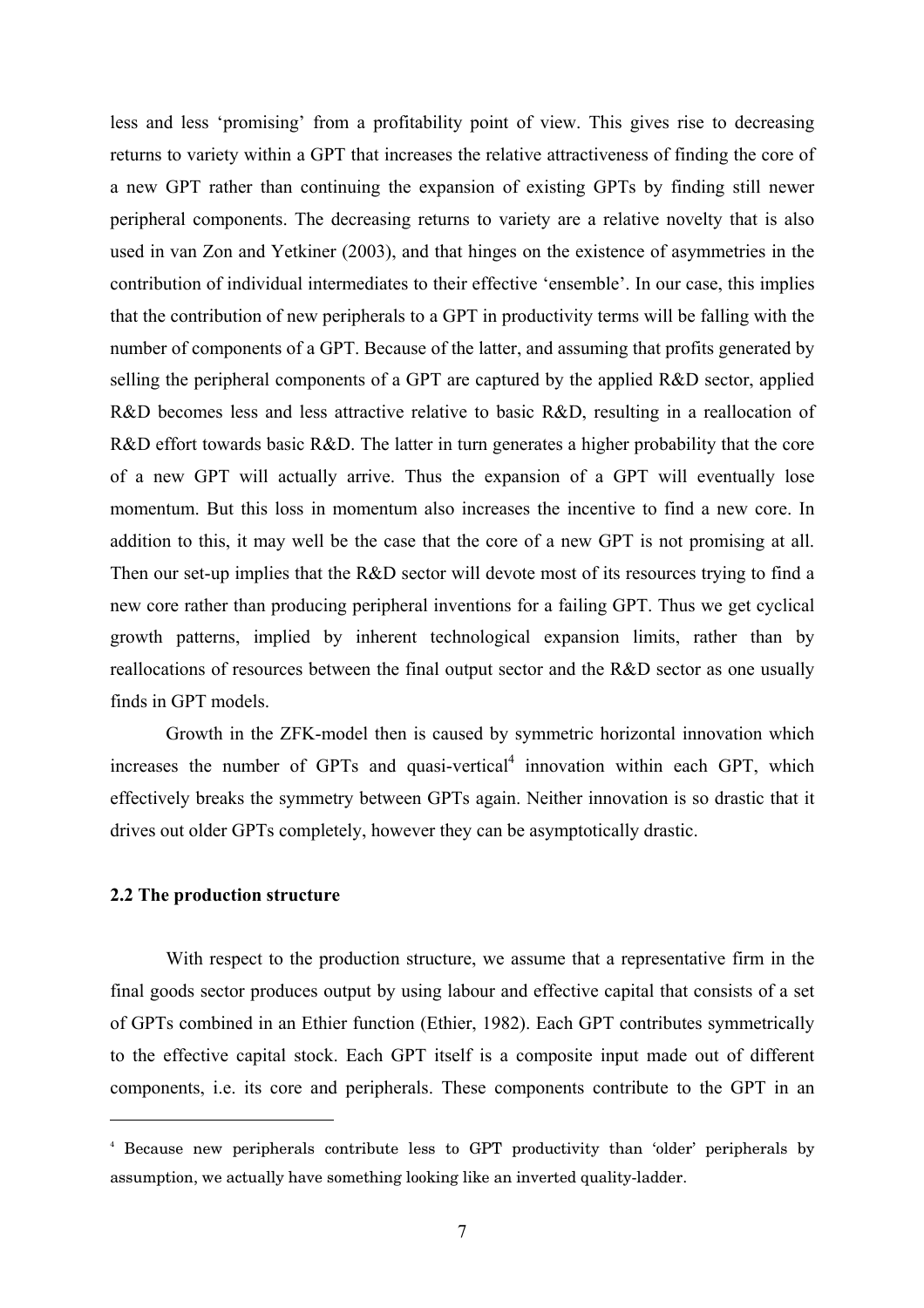asymmetric fashion. As we assume that researchers roughly know what to look for and where to look for it, the core and then the most productive peripherals are developed first, while subsequent peripherals contribute less and less to the productivity of the technology as a whole. We therefore have:

$$
Y = L_y^{1-\alpha} \cdot K_e^{\alpha} \qquad 0 \pi \alpha \pi 1 \tag{1}
$$

where *Y* represents final output,  $Ly$  is production labour, and  $K_e$  is the effective capital stock, that is itself defined in terms of individual GPTs as:

$$
K_e = \left(\sum_{j=1}^A z_j^{\alpha}\right)^{1/\alpha} \tag{2}
$$

where *A* is the number of GPTs currently active, and *j* indexes those active GPTs. *zj* represents the "volume" of GPT *j*. Equation (2) is a CES function with a symmetric contribution of all factors  $z_i$  to the level of effective capital  $K_e$ .

An important aspect of the model is that inputs are not perfect substitutes: GPTs are better substitutes for each other than labour and the effective capital aggregate are. The fact that the elasticity of substitution between GPTs is bigger than 1, is responsible for the Love of Variety feature of the effective capital stock.<sup>5</sup> It should be noted that equations (1) and (2) provide a very simple structure that can easily be generalised.<sup>6</sup> But at present we are only interested in showing how the model works in principle, and learning about its qualitative policy implications.

 GPTs in turn consist of a core and of peripherals that contribute less and less to the productivity of the GPT as a whole. An obvious candidate to describe the inner-structure of *zj* is again a CES function:

$$
\zeta_j = \left(\sum_{i=0}^{A_j} c_{i,j} \cdot x_{i,j}^{\beta_j}\right)^{1/\beta_j} \tag{3}
$$

 $\overline{a}$ 

 $<sup>5</sup>$  This follows from the fact that the upper-level is a Cobb-Douglas function.</sup>

<sup>6</sup> See van Zon, Fortune and Kronenberg (2003) for more details.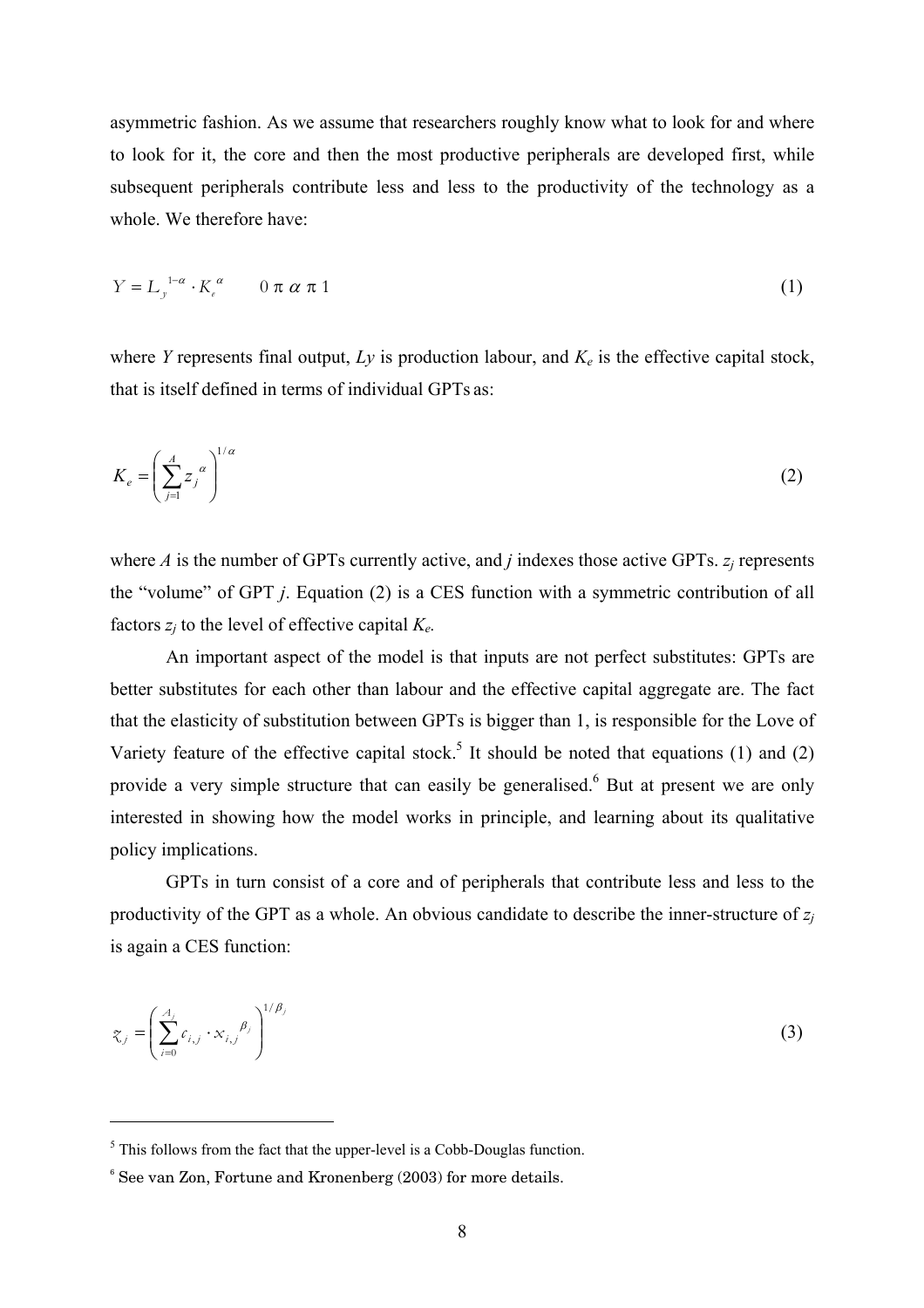where  $x_{i,j}$  for  $i>0$  represents the *i*-th peripheral of GPT *j* and  $x_{0,j}$  represents the size of the core of GPT  $j$ <sup>7</sup>.  $c_{i,j}$  are the standard distribution parameters one normally uses with a CES function, while  $1/(1 - \beta_i)$  is the elasticity of substitution between all the components of GPT *j*.  $A_i$  is the number of peripherals belonging to GPT *j*.

In the very early stages of a GPT, *Aj* can actually be equal to zero, and in fact, even in the medium and long run, *Aj* can remain equal to zero, thus underlining the ex post character of what we consider to be real GPTs i.e. technologies with a large number of peripherals. For GPTs with a small number of peripherals *Aj,* we will use the term "failed GPTs" from now on.

In order to simplify matters as much as possible, we will make the following assumptions:

$$
\beta_j = \alpha \ \forall \ j \tag{4.A}
$$

$$
c_{i,j} = c_{0,j} \cdot (\zeta_j)^i \quad , \quad 0 \pi \zeta_j \pi 1 \tag{4.B}
$$

Assumption (4.A) reduces the three-level organisation of the production process effectively to a two-level production function with asymmetric contributions of all components of all GPTs to final output, while (4.B) puts a technically useful structure on the distribution coefficients of the implied aggregate production function. This structure allows us to write the production function in terms of an aggregate of functions of the cores of the various GPTs only, so from a practical point of view we can essentially forget about individual peripherals. This is a big technical bonus since we have to deal with a number of "real GPTs" simultaneously. (4.B) states that the CES distribution coefficients are geometrically declining with the peripheral index.

The demand for GPTs is derived very much as in Romer (1990). Assumption (4.A) and equations (3) and (2) when substituted into (1), give rise to the following inverse demand

 $\overline{a}$ 

<sup>7</sup> The inner-organisation of a GPT as a CES aggregate of core and peripherals with Love of Variety features is in our case responsible for the "innovational complementarity" character of GPTs as advanced by Bresnahan and Trajtenberg (1995), that is "the productivity of R&D in a downstream sector increases as a consequence of innovation in the GPT technology". In fact the notion of complementarity hides the interpretation of productivity increases due to improved division of production tasks between intermediates in a setting where individual intermediates are direct substitutes for each other.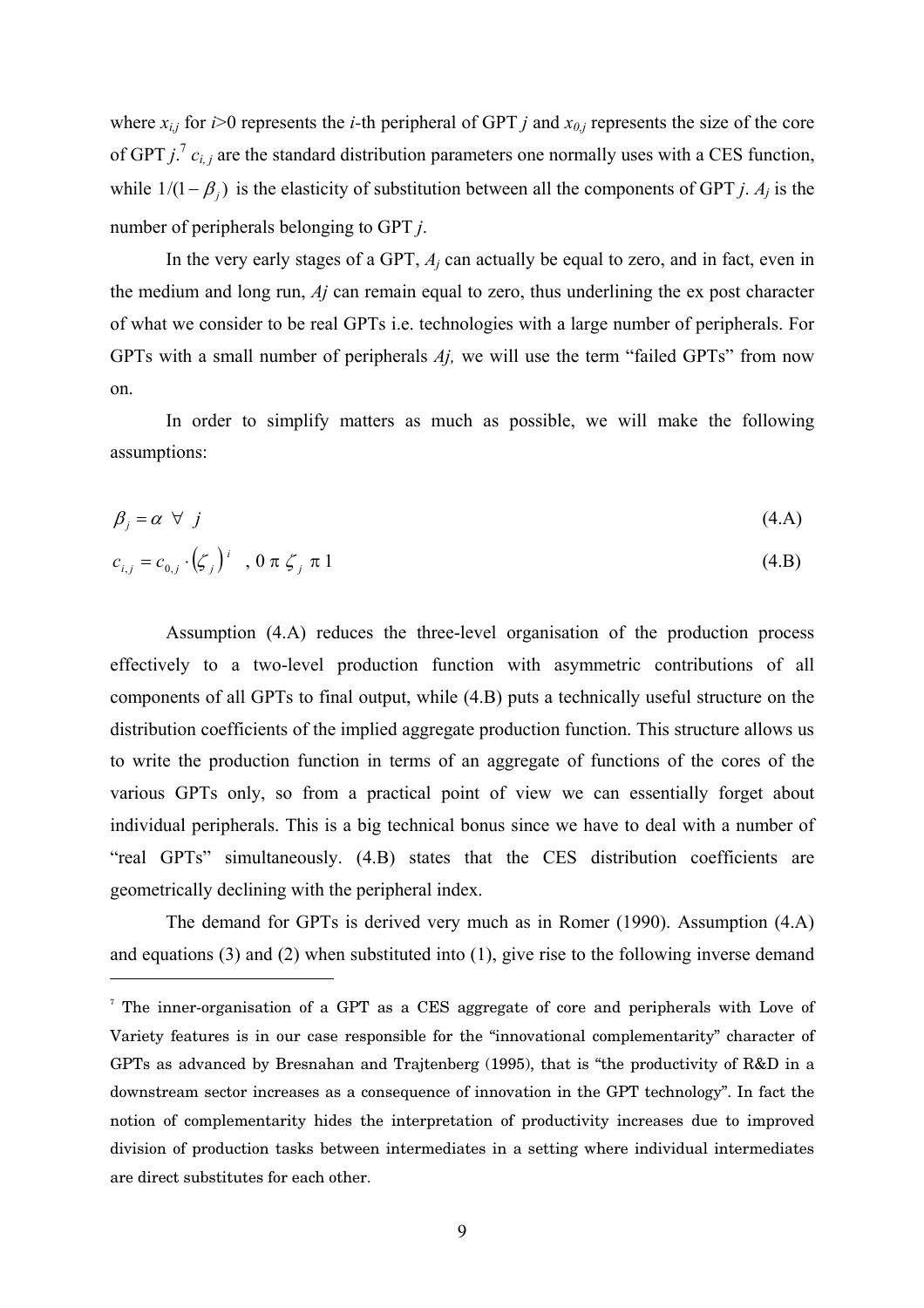equations for each individual component, under the assumption of perfect competition in the final output market:

$$
x_{i,j} = L_y \cdot \left(\frac{p_{i,j}}{c_{i,j} \cdot \alpha}\right)^{-1/(1-\alpha)}
$$
(5)

Assuming, as in Romer (1990), that the components can be produced using raw capital only, where each component *i* of GPT *j* takes  $\eta_i$  units of raw capital  $k_{i,j}$  to create one unit of the component  $x_{i,j}$ , the marginal production costs are equal to  $\eta_i \cdot r$ , where r is the interest rate and where we have ignored the depreciation of capital. Because each component has its own market niche (as described by (5)), the profit maximising rental price of each component is easily obtained as:

$$
p_{i,j} = mc_{i,j} / \alpha = r \cdot \eta_j / \alpha \tag{6}
$$

which is the familiar Amoroso Robinson condition for profit maximisation under imperfect competition, and where  $mc_{i,j}$  is the marginal user cost of component *i* of GPT *j*. Using (6) to obtain total profits  $\pi_{i,j}$  per component *i* of GPT *j*, we find:

$$
\pi_{i,j} = L_{j} \cdot c_{0,j}^{1/(1-\alpha)} \cdot \varsigma_{j}^{i/(1-\alpha)} \cdot (1-\alpha) \cdot \alpha^{(1+\alpha)/(1-\alpha)} \cdot (r \cdot \eta_{j})^{-\alpha/(1-\alpha)}
$$
(7)

Equation (7) has several interesting features. First, profits of a component rise with the overall level of final output production as proxied by *Ly*. Secondly, they fall with a rise in the production cost of a component (i.e.  $r \cdot \eta_i$ ), while third they fall with the peripheral index *i* (since  $0 \pi \zeta_i \pi 1$ ). The latter is one of the most important drivers of the overall behaviour of the model. Note too that for constant values of  $L<sub>v</sub>$  and  $r$ , ex post profit flows are constant too. Under these assumptions, the present value of the profit stream associated with using component *i* of GPT *j*, i.e.  $PV\pi_{i,j}$ , would be given by:

$$
PV\pi_{i,j} = \pi_{i,j}/r
$$
 (8)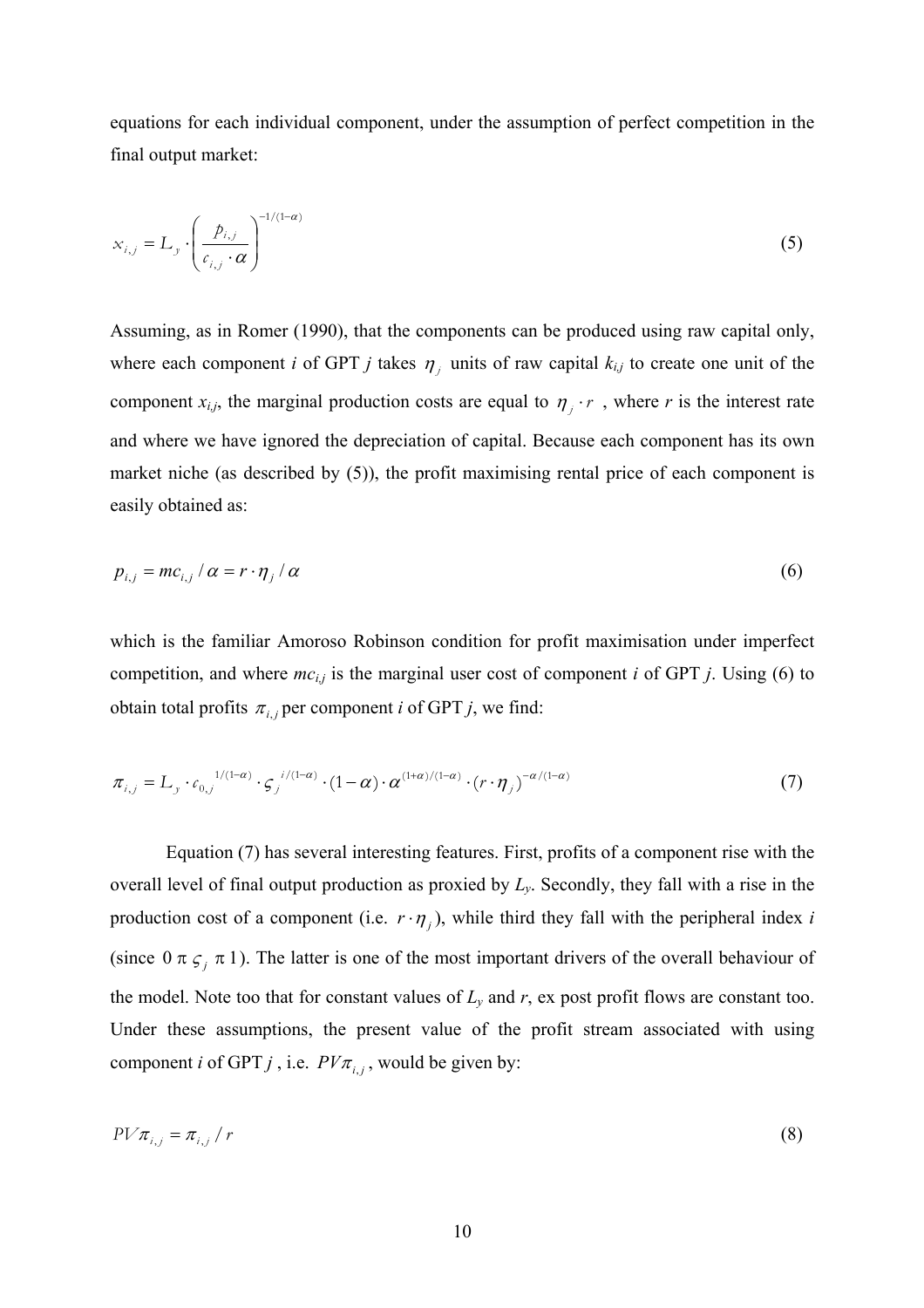As in Romer (1990) and Aghion and Howitt (1992), we assume that these flows are captured by the respective R&D sectors that created the designs for all individual components.

## **2.3 R&D activity**

The blueprints that are needed to be able to produce the components of a GPT are obtained by the intermediate goods sectors from the R&D sector. We assume that each innovation, whether basic or applied, is the result of innovative activities by R&D labour. The determination of the kind of activity (i.e. basic versus applied R&D), which the research sector engages in, depends on the relative profitability of both types of R&D. Which type of R&D is done depends on the profitability of adding peripherals to an already existing technology (for which the core already exists) versus creating a completely new technology (for which a new core is required). As is clear from (7), the profitability of a peripheral falls the later it is introduced, so that there is a certain point in time at which pursuing basic R&D becomes increasingly more profitable than doing applied R&D, and research labour shifts from doing applied research to doing basic research. However, in order to avoid bang-bang reallocations of R&D activity, we assume that marginal R&D productivity is decreasing for both types of activities.

Our motivation for considering different R&D processes for peripherals and cores is our perception that the invention of a technology core requires "something more fundamental" than the further development of a technology by adding peripherals. We capture this difference by differentiating their contribution to total production. However, we also feel that finding a (core of a) potential GPT is subject to more uncertainty than finding a peripheral once a new technological "proto-paradigm" has arrived in the form of a potential GPT. We model this by assuming that the R&D process itself is uncertain, first because it is not able to predict the exact arrival time of the core of a new GPT, and secondly because it is not able to predict the actual characteristics of a potential GPT, that we assume to be known in actual fact only after the arrival of its core. These expectations pertain to the inherent productivity of the next GPT (i.e.  $c_{0,j}$ ), the user costs of the peripherals (i.e. *r.*  $\eta_i$ ), the scope for extension (i.e.  $\zeta_i$ ) of the core, associated applied research productivity (i.e.  $\delta_i$ , cf. equation (9.B) below) and research opportunities (i.e.  $\mu_i$ , cf. equation (9.A) below).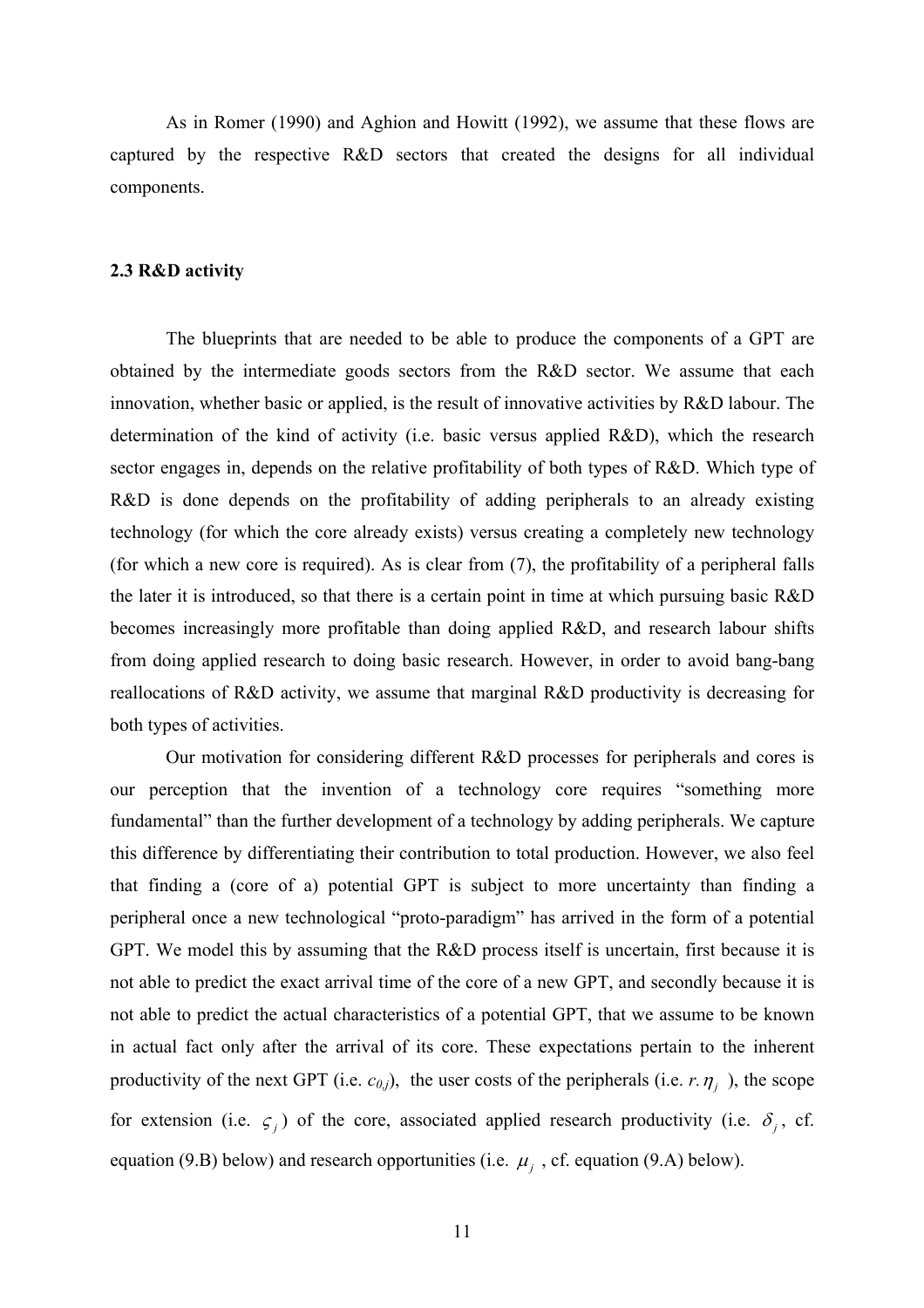In order to reflect the uncertainty associated with basic research, we assign random values drawn from a uniform distribution to the characteristics of each GPT, which are unknown until the core of that GPT is actually invented. Applied R&D can only begin after the core has been introduced. At this point in time the GPT characteristics become publicly known, and for reasons of simplicity, we assume that there is no uncertainty regarding the characteristics of new peripherals added to the GPT through applied R&D. Of course, there is still a random element because the actual arrival of an applied R&D invention depends on random draws from a Poisson distribution. However, because we assume risk neutrality, this random element has no effect on the outcomes.<sup>8</sup>

Even though we distinguish between basic and applied R&D, we do model both types along the same lines. R&D gives rise to innovations that arrive according to a Poisson probability distribution with arrival parameter  $\lambda$ . According to this distribution, the probability that an event (arrival of an innovation) occurs within T time units from now, is equal to  $F(T)=I-e^{-\lambda T}$ . As in Aghion and Howitt, we assume that the level of R&D activity directly and positively influences the arrival rate of innovations. But unlike Aghion and Howitt (1992), we assume that there are decreasing marginal returns to current R&D, giving rise to an effective arrival rate of innovations given by:

$$
\lambda_j = \mu_j \cdot \mathbf{R}_j^e \tag{9.A}
$$

$$
R_j^e = \delta_j \cdot R_j^{\ \beta} \tag{9.B}
$$

where  $\lambda_i$  is the arrival rate of innovations associated with R&D process *j* (process *0* is associated with the basic R&D necessary to find the core of the next GPT, whereas *j>0* represent the processes necessary to find the peripherals of GPT  $j$ ).  $\mu_i$  is the arrival rate at a unit level of effective R&D,  $R^e_j$ . Equation (9.B) shows how effective R&D uses R&D labour *Rj* with a "productivity" parameter equal to  $\delta$ , and where  $0 \pi \beta \pi 1$  ensures that the marginal product of R&D labour falls with the level of R&D activity. The latter is another main feature of the model, since it ensures that in combination with (8), the marginal benefits of doing applied R&D and basic R&D are asymptotically falling to zero for increasing levels

 $\overline{a}$ 

<sup>&</sup>lt;sup>8</sup> Assuming risk aversion would make basic research less attractive compared to applied research. We will show, however, that a market failure will lead to an inefficient allocation between these two types of research anyway.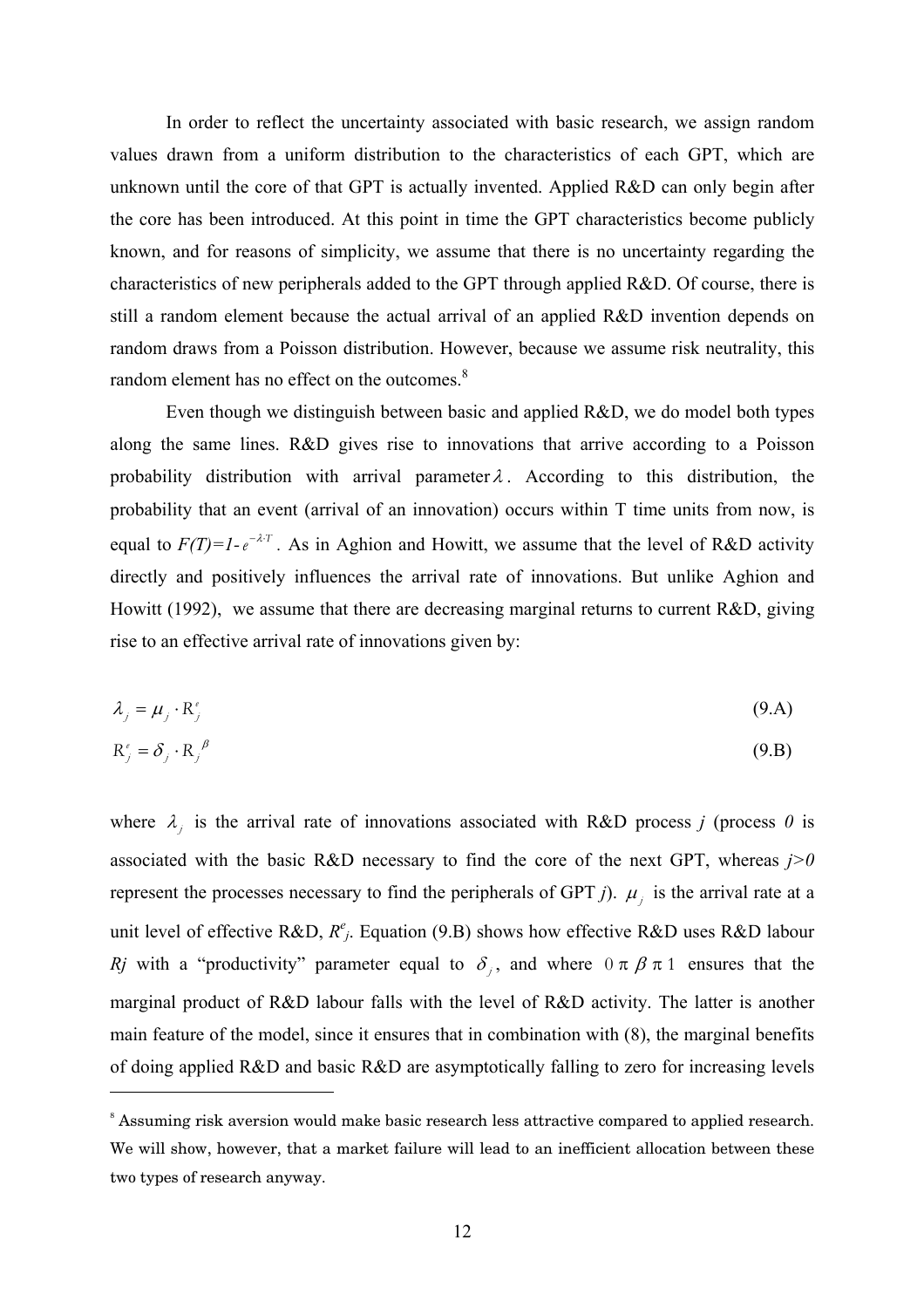of R&D activity. But more importantly, they rise to infinity for levels of R&D activity that fall asymptotically to zero. The latter ensures that there will always be an incentive to employ a non-zero volume of R&D workers on any project, however bleak the prospects for success may be.

The (expected) marginal benefits from doing R&D on the *i-*th peripheral of GPT *j* are now given by:

$$
MB_{i,j} = \frac{\partial (PV\pi_{i,j} \cdot \mu_j \cdot \delta_j \cdot R_j^{\beta})}{\partial R_j}
$$
(10)

As the free mobility of R&D labour between its various uses implies that the marginal benefits (that are paid as wages to R&D workers) for different R&D activities should be the same, we obtain for the optimum ratio of applied R&D versus basic R&D workers:

$$
R_j / R_0 = \left(\frac{P V \pi_{A_{j_i}+1,j} \cdot \mu_j \cdot \delta_j}{P V \pi_{0,A+1} \cdot \mu_0 \cdot \delta_0}\right)^{1/(1-\beta)} \equiv \varphi_j
$$
\n(11)

where  $A_i$  is the number of peripherals of GPT  $j$ , and  $A$  is the total number of active GPTs. Equation (11) shows that higher (expected) profit flows on a peripheral in some GPT will divert R&D resources into further expanding that GPT. Such an expansion is promoted by an R&D process that is relatively efficient (high  $\delta_i$ ), or a process where innovations are relatively easy because of ample "fishing" opportunities (high value of the non R&D part of the arrival rate, i.e. the parameter  $\mu_i$ ). Because total R&D uses exhaust the available and exogenous supply of R&D workers *R*, we readily find:

$$
R_0 = R/(1 + \sum_{j=1}^{A} \varphi_j)
$$
 (12.A)

$$
R_j = \varphi_j \cdot R_0 \tag{12.B}
$$

A fall in the present value of the expected profit flow assoviated with peripheral *j* will therefore decrease the corresponding  $\varphi_i$  and for given *R*, the corresponding value of  $R_i$  will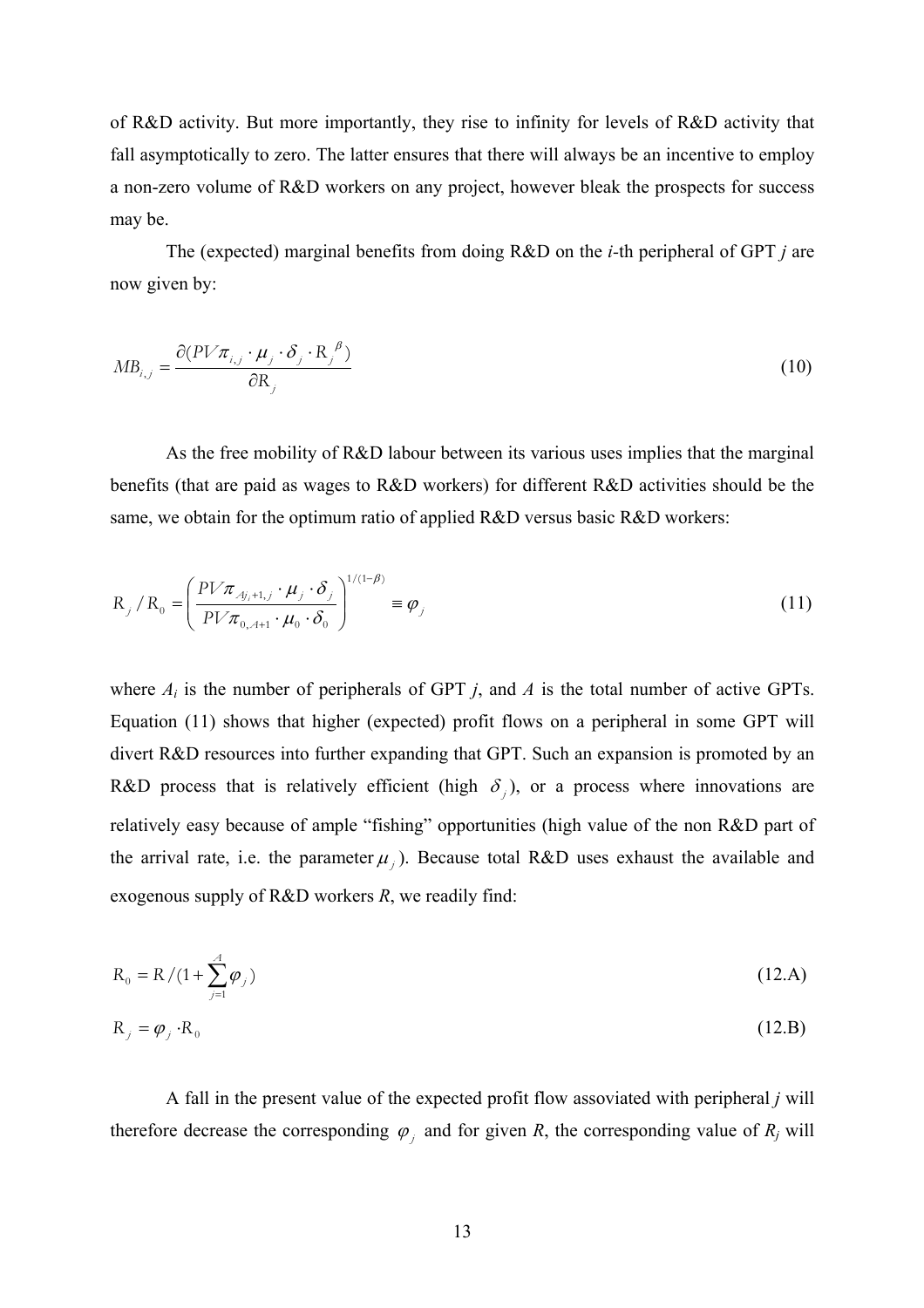fall, thus leading to a decrease in the rate of expansion of existing GPTs and an acceleration of the arrival rate of new GPTs.

## **2.4 Love of Variety again**

The organisation of capital in the form of different GPTs with differential impacts on effective capital ultimately results in the growth of capital productivity, hence of output itself, for a given amount of capital and labour. This is easy to see, since after some manipulation of the relation between effective capital and the size of the core of some GPT *j*, as well as the capital costs of building the core (and the corresponding peripherals), we get:

$$
z_j = K_j \cdot c_{0,j}^{1/\alpha} \cdot \left\{ (1 - \zeta_j^{(1+A_j)/(1-\alpha)}) / (1 - \zeta_j^{1/(1-\alpha)}) \right\}^{1/\alpha - 1} / \eta_j \tag{13}
$$

The "GPT" productivity of "raw" capital  $K_i$  depends positively on the size of the contribution of the core (i.e.  $c_{0,j}$ ), which we have already referred to as the intrinsic productivity of the GPT, positively on the scope for extension of the GPT (i.e.  $\zeta_i$ ), negatively on the unit raw capital cost  $(\eta_i)$ , but most importantly, it depends positively on the number of peripherals of the GPT, (i.e. *Aj*). The latter is the Love of Variety effect implied by the concavity of the GPT in its individual components (cf. equation (3)). Love of Variety works at two different levels in this model, therefore, as opposed to Romer (1990). It works at the component level within each individual GPT, but also at the level of the GPTs that are used to produce final output.

## **2.5 Adding the energy dimension**

 $\overline{a}$ 

We introduce energy into the ZFK-model by means of the following modifications. First we distinguish between two types of GPTs that use either carbon-based or non-carbonbased fuels. Secondly, the marginal (user-) cost of the components of these GPTs now also include carbon- and non-carbon-based fuel costs, next to capital cost. In fact, we assume that fuel-capital ratio's at the component level are fixed. <sup>9</sup> However, these fuel-capital ratio's may

<sup>9</sup> This adds a Leontieff layer at the component level to the existing multi-level structure.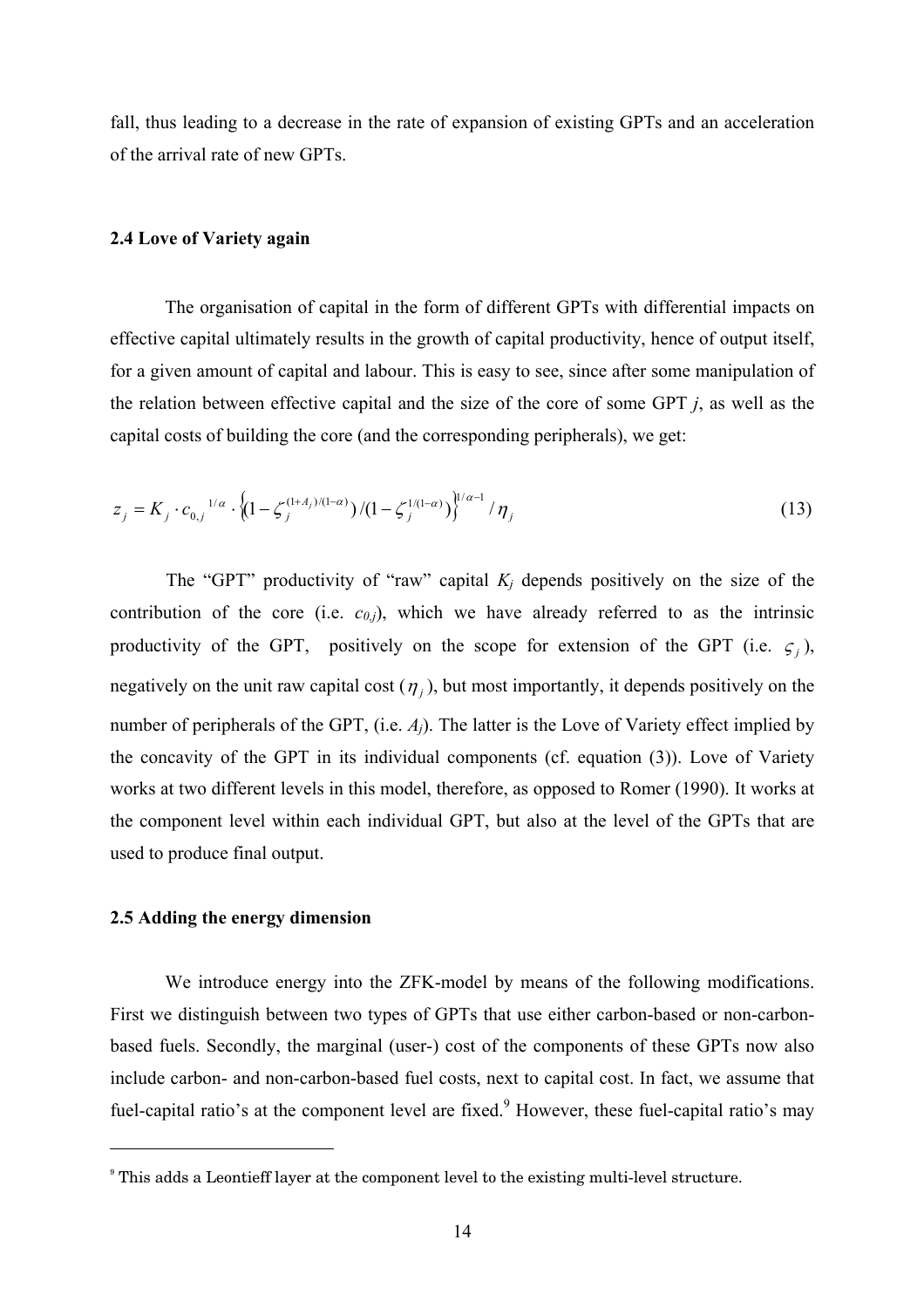differ between GPTs as this is another random-characteristic of a (potential) GPT. Third, we introduce a social welfare function that allows us to weigh growth against environmental degradation. To this end, we assume that a representative consumer derives utility from consuming final output and from enjoying the environment. Utility is then a function of consumption and environmental quality:

$$
U_t = \left(\omega_c C_t^{\ \rho} + \omega_q Q_t^{\ \rho}\right)^{\frac{1}{\rho}}
$$
\n(14)

In this formulation,  $C_t$  is consumption,  $Q_t$  is environmental quality, the  $\omega$ 's are the respective weights, and  $\sigma = 1/(1+\rho)$  is the elasticity of substitution between *C* and *Q*. Naturally, if  $\sigma$  is relatively large, it is possible to substitute additional consumption for a less healthy environment, so economic growth can raise welfare even if it damages the environment. If  $\sigma$  is small or negative, economic growth will raise welfare only if it does not harm the environment excessively.

For environmental quality we adopt the simplest thinkable formulation:

$$
Q_t = Q_t^{\max} - F_t^C \tag{15}
$$

where  $Q^{max}$  is the maximum attainable quality, which can only be reached if no carbon-based fuels are used.  $F^C$  is the total amount of carbon-based fuel that's being used in production. To simplify matters even more, we assume that pollution does not accumulate. This means that in the model, if carbon-based fuel consumption would be abolished altogether, the environment would return to its maximum quality immediately, which is obviously not a realistic assumption. Finally, we assume that the consumption of non-carbon-based fuels does not harm the environment at all.

## **2.6 Model closure**

The model is closed by assuming that the interest rate is exogenously fixed. In the extended model, we also assume that fuel prices are exogenously determined.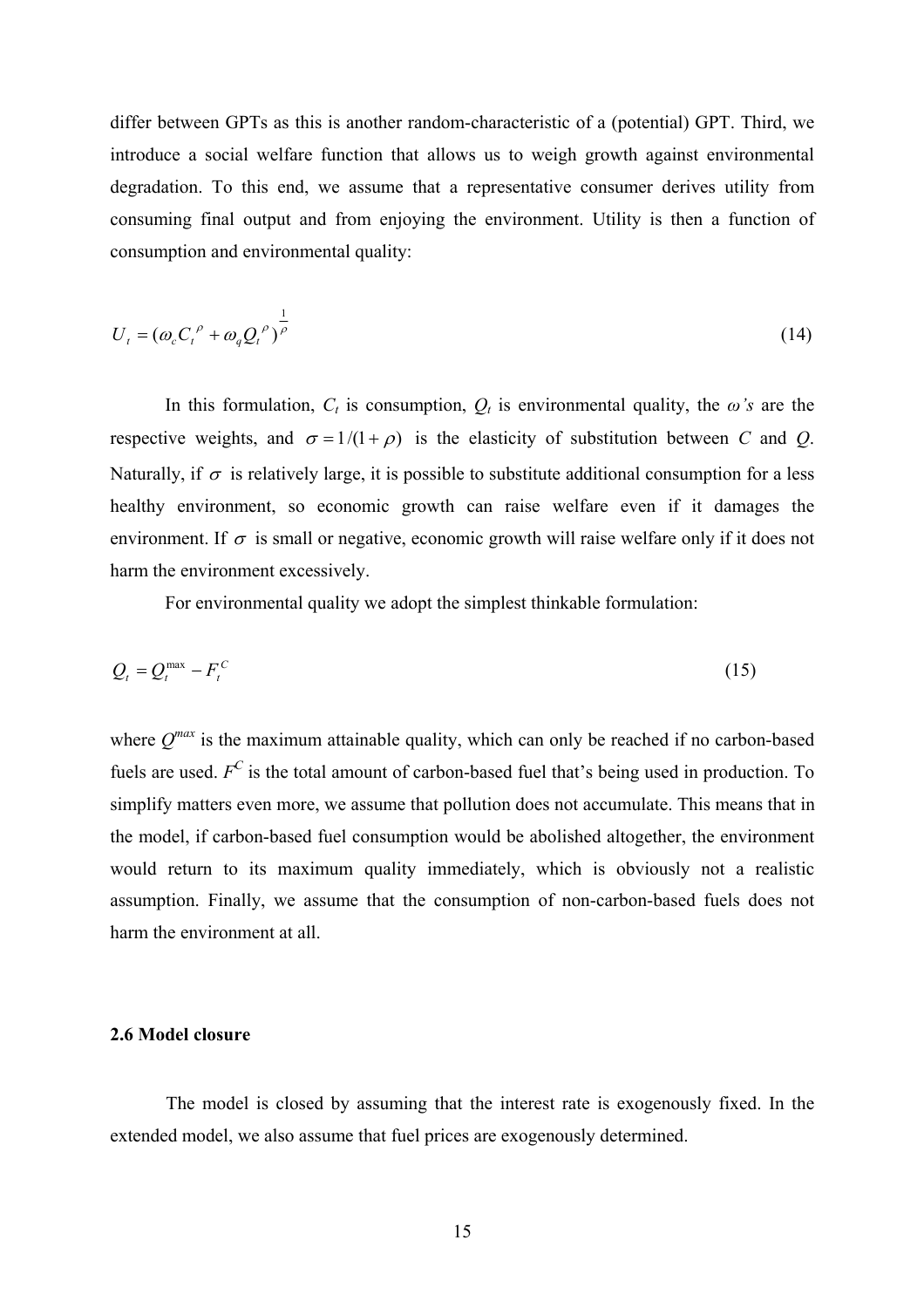#### **3. Base run simulation results**

 $\overline{a}$ 

Due to the complexity of the model a full analytical solution is simply not feasible. Therefore, we illustrate the working of the model by means of a simulation analysis. Since some of the GPT characteristics are relatively abstract concepts, it would be very difficult to find real-world data that could be used directly for calibration purpose. Instead, we choose a set of arbitrary parameter values. This approach allows us to draw only qualitative conclusions for policy analysis.

In order to illustrate the behaviour of the model, we first present the results of a base run. Figure 1 shows how the number of available GPTs rises over time. We assume that the economy starts with just one carbon-based and one non-carbon-based GPT. Figure 2 shows the number of peripherals that are developed for each GPT. Interestingly, some GPTs develop only very few peripherals or none at all. These are 'failed' GPTs', consisting of only a core with few or no peripherals. But there are also 'true' GPTs such as C03 or N04, which develop dozens of peripherals.10 We see these 'failed' GPTs and 'true' GPTs in our ex post perspective, but the researchers who developed them were seeing them as potential GPTs, because they could only guess at their true characteristics ex ante.

The number of peripherals allows us to say something about the usefulness of a potential GPT, but it does not tell us very much about the economic impact of the GPT. But one important general feature of a GPT is that it affects a large share of the economy. In order to measure this feature we show the Eulerian contribution of each GPT to effective capital  $K_e$ in Figure 3 as a measure of the relative contribution to output (through the effective capital stock) of each individual GPT. $<sup>11</sup>$  These curves show a cyclical pattern, which is consistent</sup> with some long wave views on economic development<sup>12</sup>. Freeman and Perez (1988), for

<sup>&</sup>lt;sup>10</sup> The names Ci and Nj refer to carbon-based GPT  $i$  and non-carbon-based GPT  $j$ .

<sup>&</sup>lt;sup>11</sup> Based on equation (2), the Eulerian contribution of GPT z to the aggregate stock of effective capital Ke is calculated as  $z \cdot (\partial K_e / \partial z) / K_e$ .

 $12$  The curves in Figure 3 are not diffusion curves in the usual sense, but they measure the share of effective capital which is linked to a specific technology, which is a closely related indicator. It should be noted that the expansion of a GPT can be viewed as the diffusion of the application of the core in the economy in a more standard diffusion sense.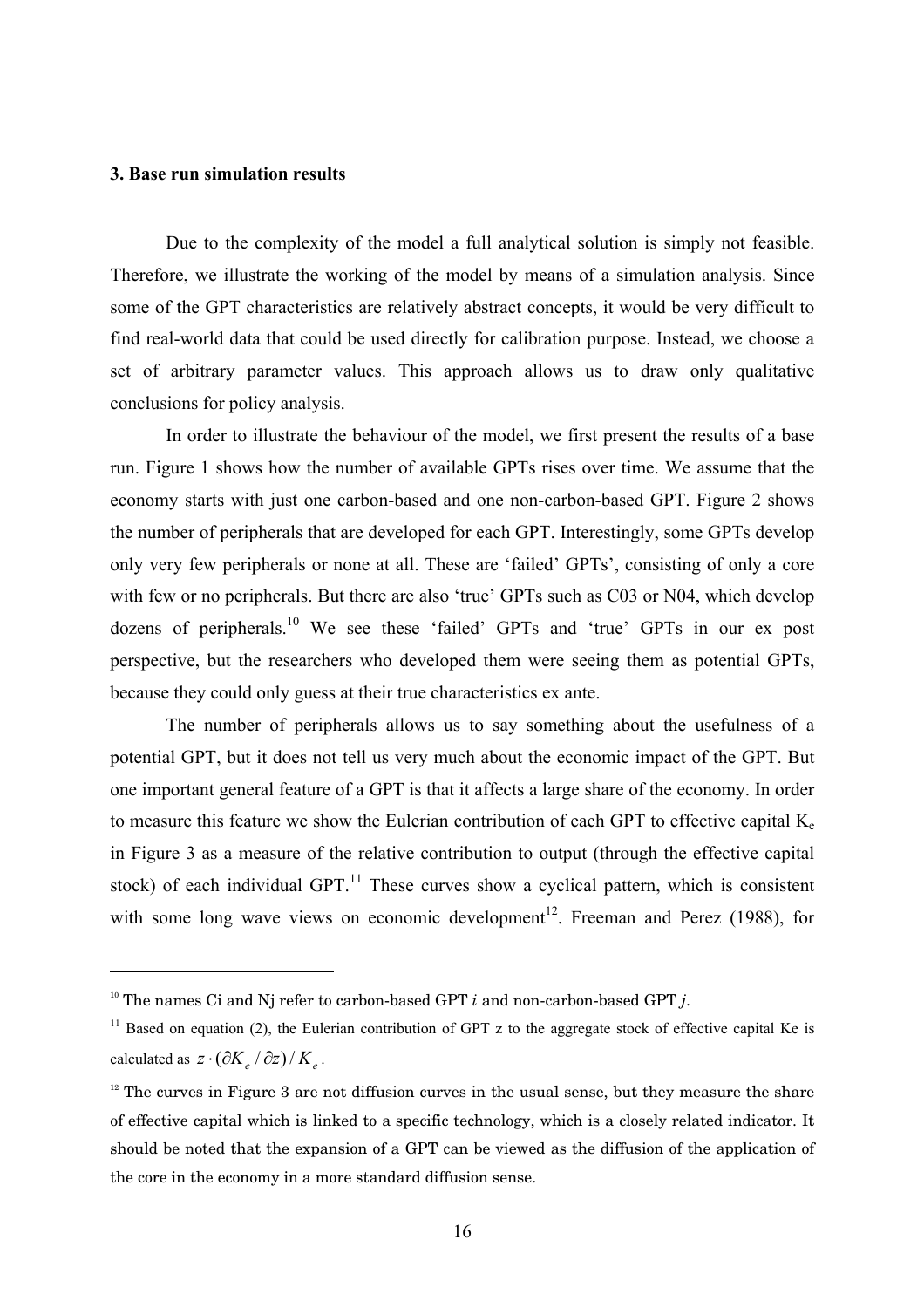example, identify five Kondratieffs in economic history since the late 18th century. Such Kondratieffs are characterised by the dominant GPT of their times, for instance the "steam power and railway Kondratieff" in the mid-19th century or the "information and communication Kondratieff" that started in the late 20th century.







Figure 3 Figure 4

Note that in contrast to many long wave theories, there is nothing mechanistic in the coming and going of Kondratieffs in our model. Due to the structure of the model every GPT will at some time run out of further extension possibilities, and the search for a new GPT begins, but the length of these "long waves" is endogenously determined and highly variable. In the current simulation run, for example, the first Kondratieff is dominated by the initial technologies C01 and N01. It is quickly succeeded by another Kondratieff which is dominated by N04. Around the year 120, N04 is succeeded by C03, which dominates the next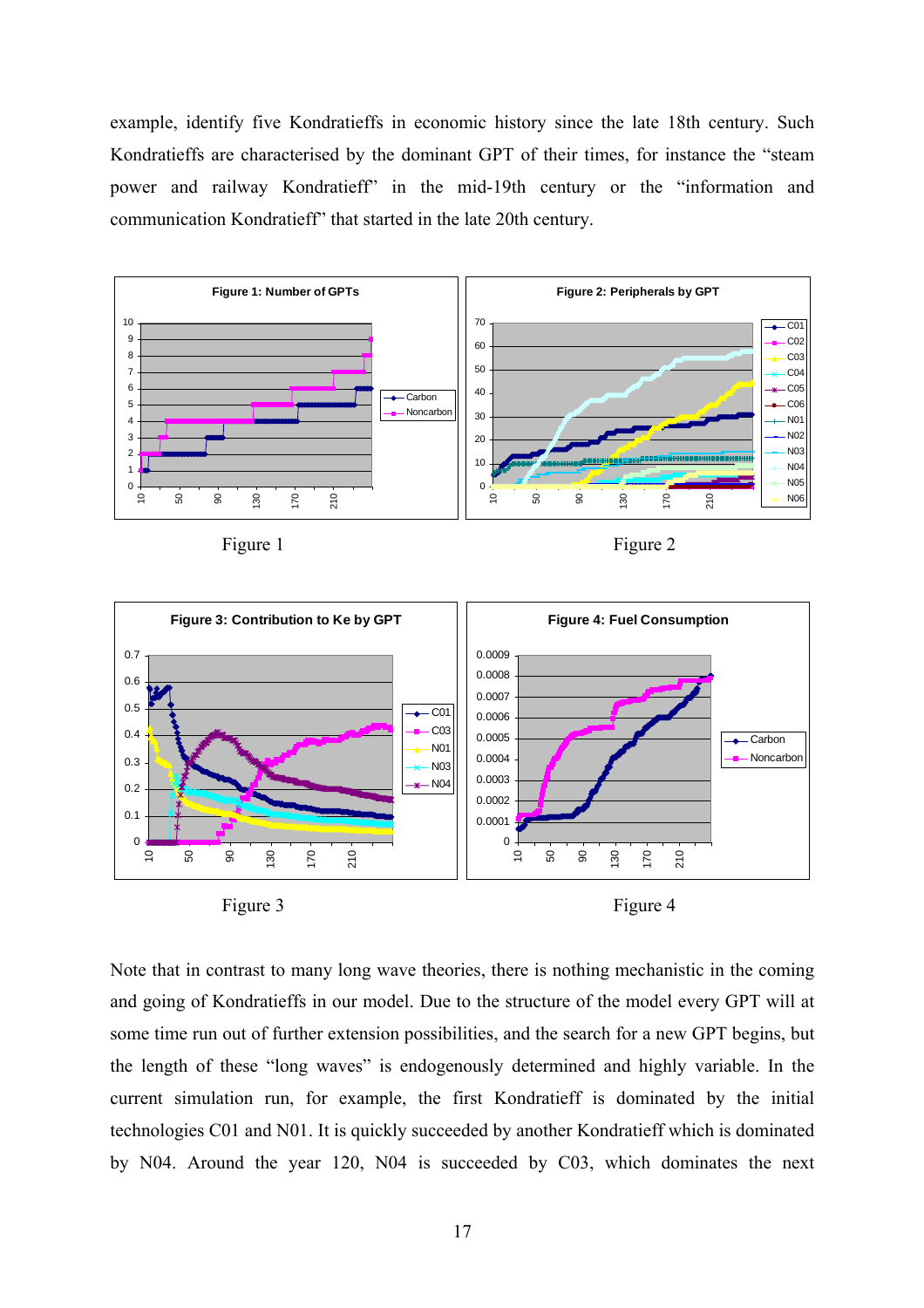Kondratieff lasting until the end of the simulation period. Other simulation runs show a similar picture. Usually, the length of a Kondratieff is in between 10 and 40 years, but sometimes an extremely successful GPT is invented which remains dominant for 100 years or more.

Figure 4 shows how the dominance of a certain technology determines the economy's fuel mix. During the N03 Kondratieff, non-carbon-based fuel consumption is much higher than carbon-based fuel consumption. During the transition to the C03, however, non-carbonbased fuel consumption levels off, while carbon-based fuel consumption rises quickly. At the end of the simulation period, the economy consumes a balanced mix of both fuels. There is no long-run tendency towards either fuel, because we assume that carbon-based fuel technologies are intrinsically just as productive as non-carbon-based fuel technologies. Thus, the R&D sector has no reason to concentrate on either fuel, and over the long run the economy can be expected to develop just as many carbon-based GPTs as non-carbon-based GPTs.

Figure 5 shows the allocation of R&D workers between basic and applied R&D. We have chosen the number of researchers – plotted on the vertical axis – to be equal to five. Just as in Figure 3, we clearly observe cycles in R&D. Whenever an attractive GPT is invented, researchers move into applied R&D on the new GPT. In year 31, for instance, the freshly invented N03 absorbs almost all of the R&D workers, who are busily developing peripheral applications based on that GPT. As the extension possibilities of N03 are being exploited, further R&D on N03 becomes less attractive, and researchers gradually move back towards basic R&D.

Figure 6 shows the amount of applied R&D on each GPT. Only successful GPTs are shown for the sake of visual clarity. We can see how researchers move away from applied R&D on N04 as that GPT runs out of extension possibilities. After the introduction of a new GPT, there is a "jump" in the R&D sector insofar as the massive movement from basic R&D to applied R&D occurs instantaneously<sup>13</sup>. The Figure can help to explain the continued dominance of C03. It is a GPT with a very large scope for extension, in model terms its ζ is very close to one. New technologies, such as N05 or N06, attract a certain amount of applied

 $\overline{a}$ 

 $13$  In the real world, such a massive refocusing of R&D efforts would take more time, since R&D resources are not perfectly mobile as they are in the model, and information about new GPTs may take some time to diffuse. One might account for sluggish R&D labour movement in the model, but this would only complicate matters and divert attention away from the central issues.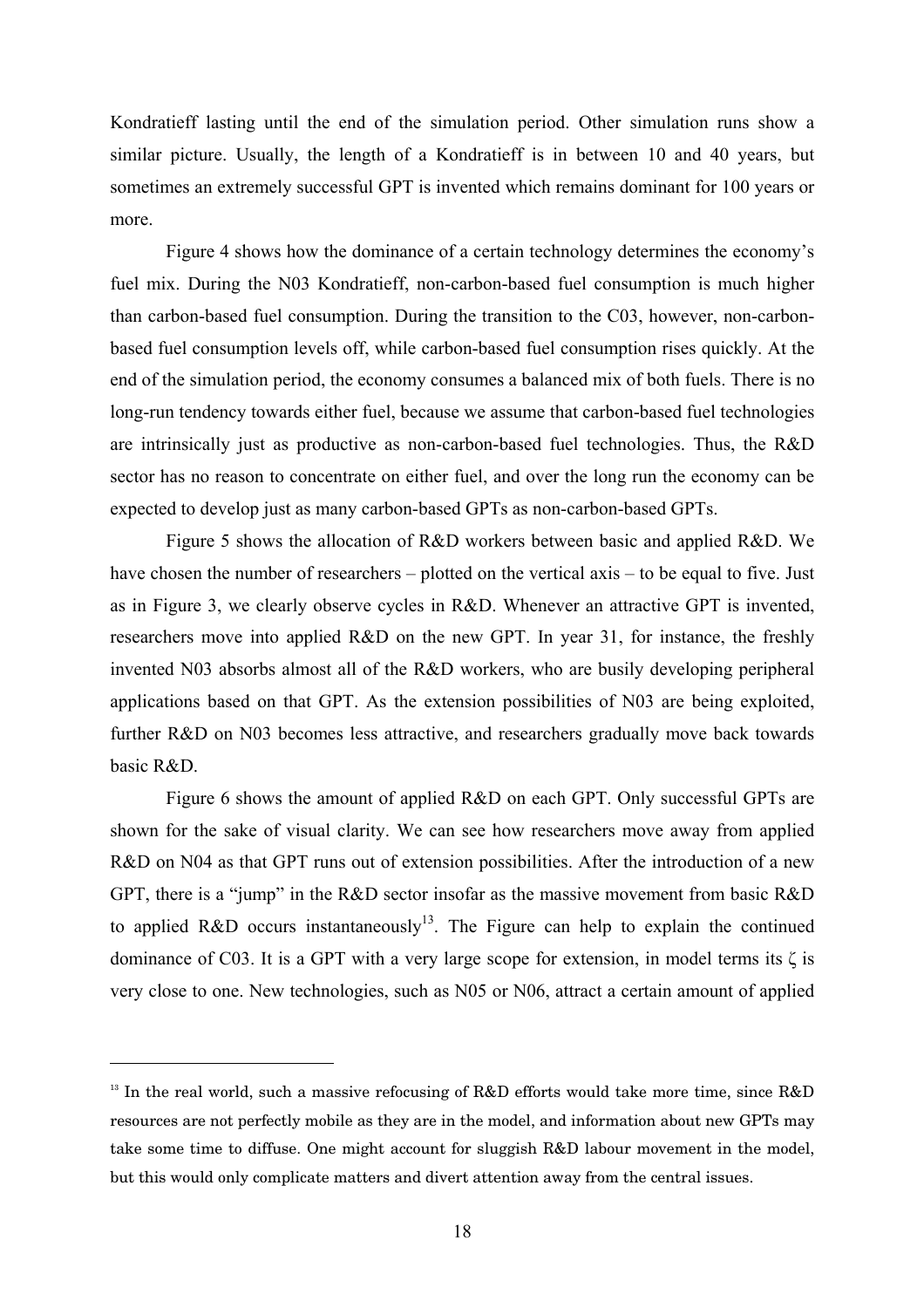R&D for a short time, but as these technologies offer a limited scope for extension, R&D workers move back into applied R&D on C03.



The economic intuition behind these R&D movements can be shown graphically in Figure 7. The horizontal axis represents the (given) total number of R&D workers, who are either working in basic R&D or applied R&D. Moving to the right, the ratio of basic R&D to applied R&D increases, and the other way around. The two curves depict the value marginal product (or marginal benefits (MB)) of employing basic and applied R&D. Since we have assumed diminishing returns  $(\beta < 1)$ , the curves are downward sloping The point of intersection of both MB-curves determines the profit maximising allocation of researchers, as both profits (and R&D wages if R&D workers are paid their value marginal product, as we assume) can not be increased by moving from the low MB R&D activity into the high MB R&D activity.

If, in this setting, applied R&D is successful, a new peripheral is developed, and we know that the next peripheral will be less productive (because  $\zeta$ <1). Thus, the MB-curve associated with applied R&D shifts downward. At the new point of intersection, more researchers are working in basic R&D than before. The bottom half of the figure shows the arrival rate of new GPTs as a function of the number of active basic R&D workers. We can see that as more and more researchers move into basic R&D, the arrival rate increases, and the arrival of the next GPT becomes increasingly more likely. When the next GPT with a lot of development potential actually arrives, new possibilities for applied R&D arise. The VMP curve of applied R&D shifts up (cf. equations (7), (8) and (10)), and the allocation of R&D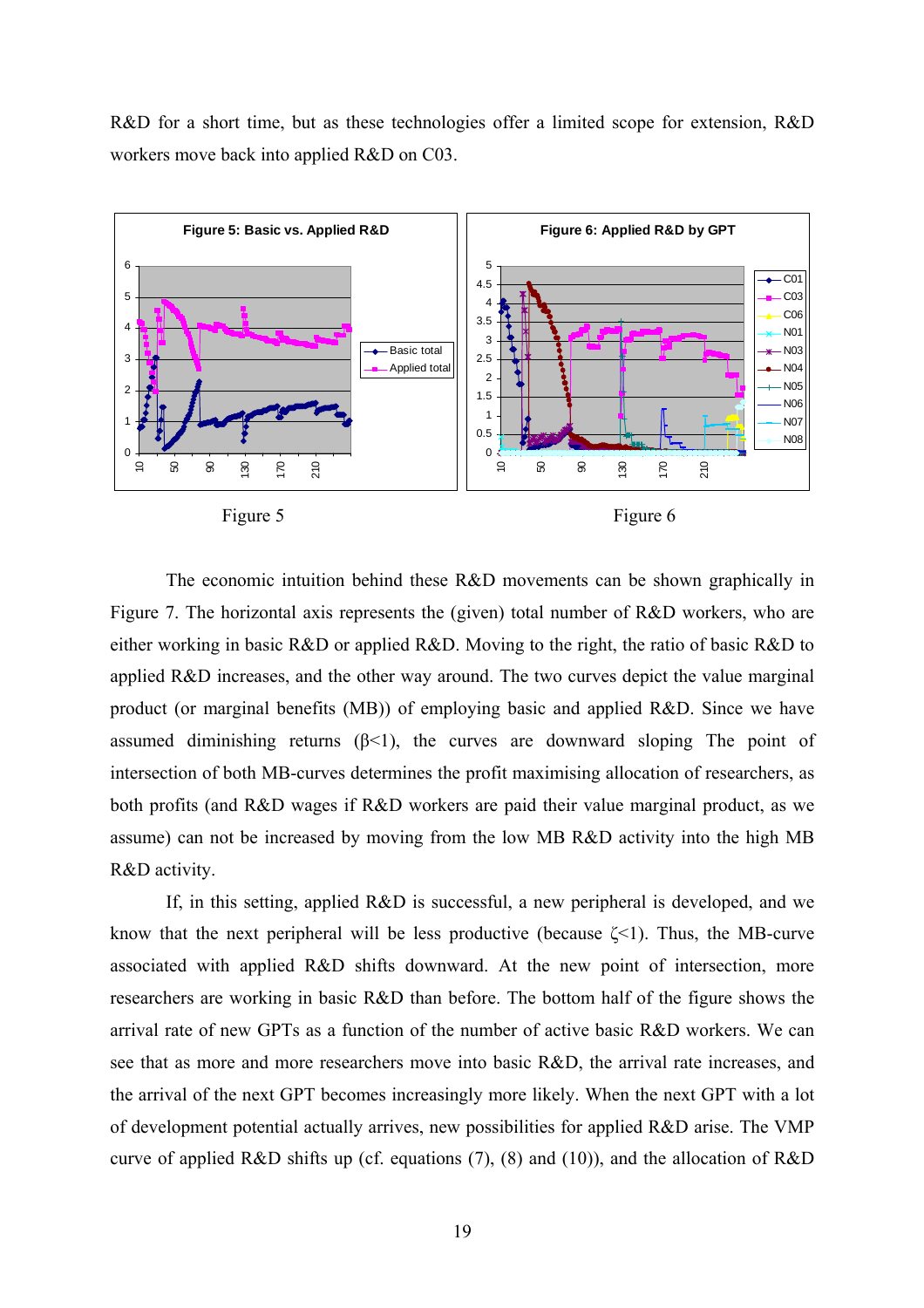workers changes again in favour of applied R&D. Thus, the alternating arrivals of GPT cores and peripherals generate cycles in the R&D sector, with researchers moving back and forth between the two R&D activities, thus generating growth.



Figure 7

The arrival of successful GPTs generates cycles in the growth rate of the economy as we can see in Figure 8, which shows the growth rate of final output. Successful GPTs have two effects on growth. First, they raise output immediately in the period after their introduction, simply because of our Love of Variety structure. But secondly, and more importantly, they can raise the average growth rate over a period of several decades, as researchers are exploiting the new possibilities for applied R&D.

The actual growth impact of new GPTs, of course, depends on the intrinsic characteristics of the GPT, which in turn determine its pervasiveness, given the 'general GPT environment'.<sup>14</sup> In the extreme case, i.e. a total failure with no peripherals at all, we have only

 $\overline{a}$ 

 $14$  This is because the pervasiveness of a GPT depends for a large part on its performance relative to other existing GPTs. If, for some historical reason, the latter are not very productive, then even a mediocre GPT may become pervasive, in accordance with the adagio 'in the kingdom of the blind, the one-eyed man is king'.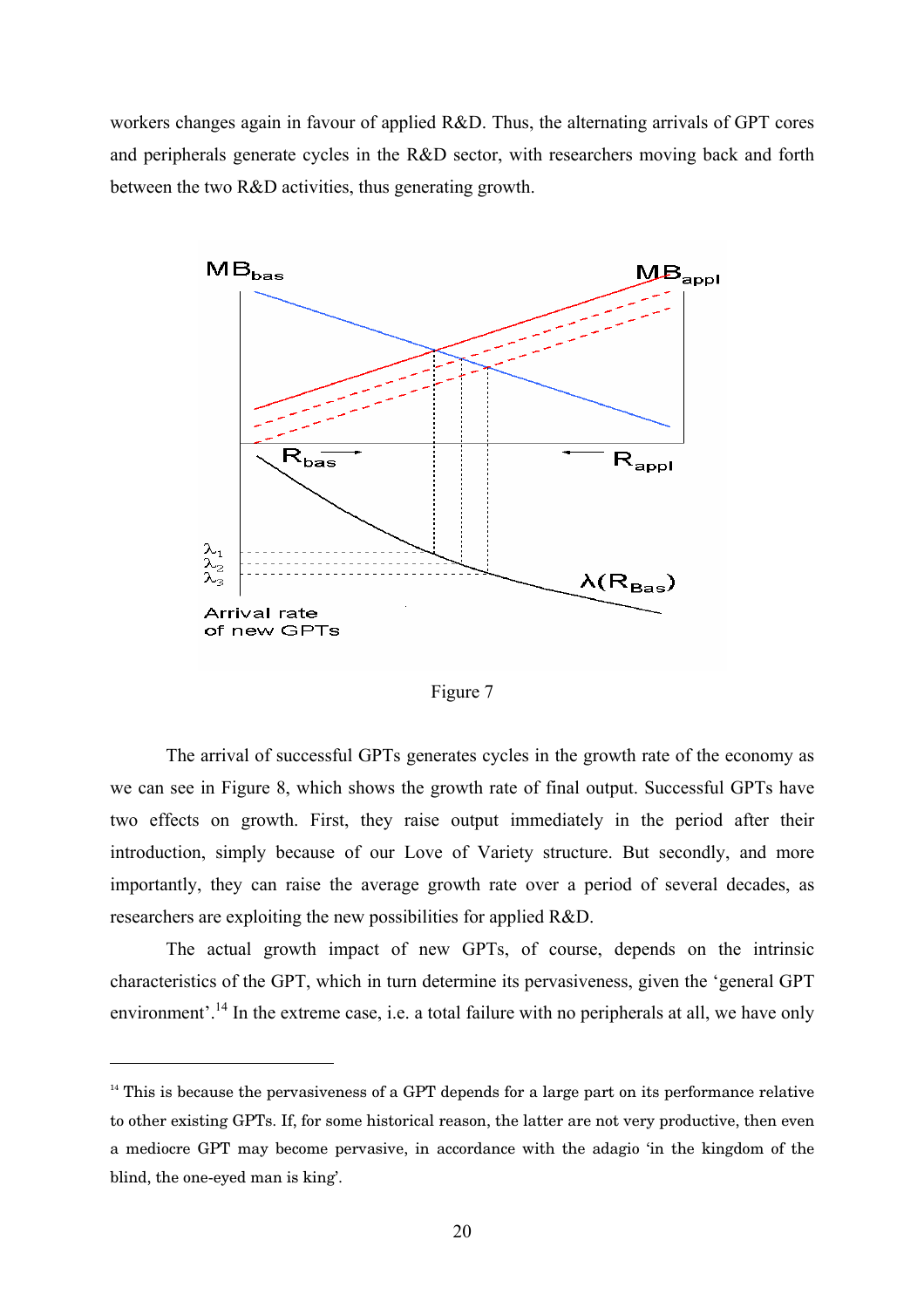a short-lived growth hike due to the Love of Variety effect. This uncertainty about future growth rates is also a realistic feature of the model: we know with almost complete certainty that a new successful GPT will arrive and that it will set off a period of high growth, but we can never know exactly when this will happen or whether it will actually be the next GPT that turns out to be a big success.



Figure 9 shows the representative consumer's utility for different assumptions about the substitutability between consumption and environmental quality. For non-positive values of ρ, hence low values of the elasticity of substitution between consumption and environmental quality, the effect of environmental degradation is so large that utility actually starts falling at some point in time. In the extreme case of  $p=1$ , there is no peak in utility, because if consumption and environmental quality would be perfect substitutes, it is always possible to make up the utility loss from environmental degradation through higher consumption. If, however, ρ is smaller than one, the marginal utility of consumption diminishes vis-à-vis that of environmental quality, and it becomes increasingly difficult to raise welfare through 'dirty' growth. The lower the value of  $\rho$ , the sooner the utility peaks. If  $p=0$ , the utility peak occurs in the year 164, and for  $p=-1$ , it occurs already in the year 78. Thus, if environmental quality and consumption become less 'easy' to substitute, it becomes more difficult for increasing consumption to offset the effect of environmental degradation.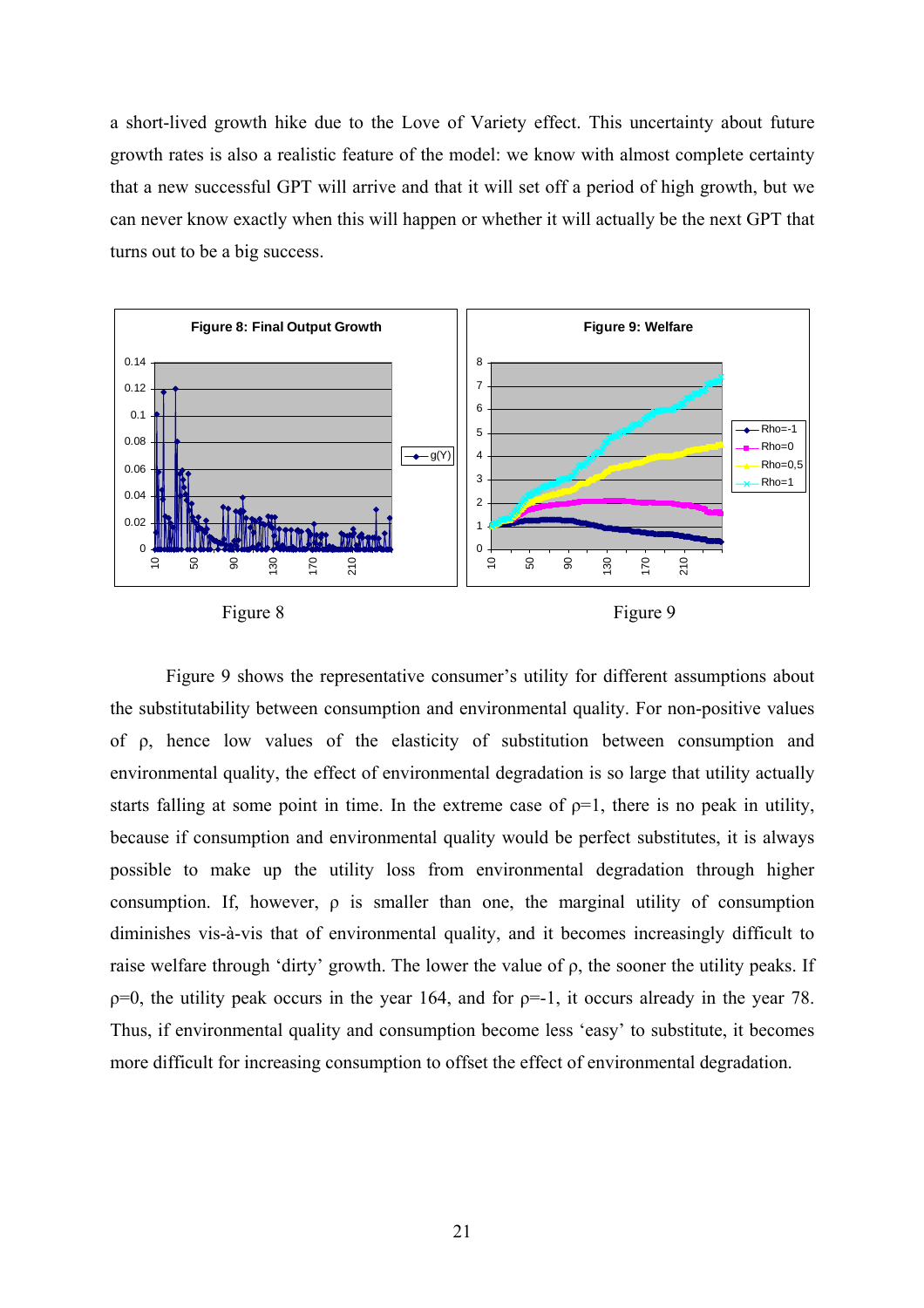## **4. Fiscal policy experiments**

## **4.1 Introduction**

In most Western countries governments are concerned about carbon-based fuel consumption for at least two reasons. First, carbon-based fuels lead to unavoidable CO2 emissions, which are damaging the environment. Improvements in energy efficiency and CO2 sequestration may ameliorate this problem, but they cannot solve it in the very long run. Second, most oil deposits are situated in countries that are politically unstable. Therefore, almost all Western governments are implementing policies to reduce their dependence on carbon-based fuels.

However, it is not so much the *amount* of fuel consumption that worries governments and environmentalists; it is primarily the *mix* of fuels. If it were possible to substitute noncarbon-based fuels (e.g. hydrogen produced from non-carbon-based energy sources) for carbon-based fuels (e.g. oil and gasoline), the problem could be solved. One would simply have to discourage carbon-based fuel consumption by means of a carbon tax. The question then is what to do with the tax revenue. Some have proposed to use the tax revenue to subsidise the consumption of non-carbon-based fuels. This would alter the relative price of non-carbon-based fuels, and the resulting substitution effect might lead to the desired change in fuel consumption. Alternatively, one could subsidise R&D in the hope that new technologies based on non-carbon-based fuels are developed.

We now examine the impacts of two different energy policy schemes on growth, the environment, and ultimately welfare. First we show the effects of each policy on the production side, because these do not depend on our assumptions about the utility function. After that, we show how the outcomes of these policy schemes affect the utility of the representative consumer. The graphs associated with the various policies are presented in Figures 10-12 below. These Figures are discussed in subsections 4.2-4.3.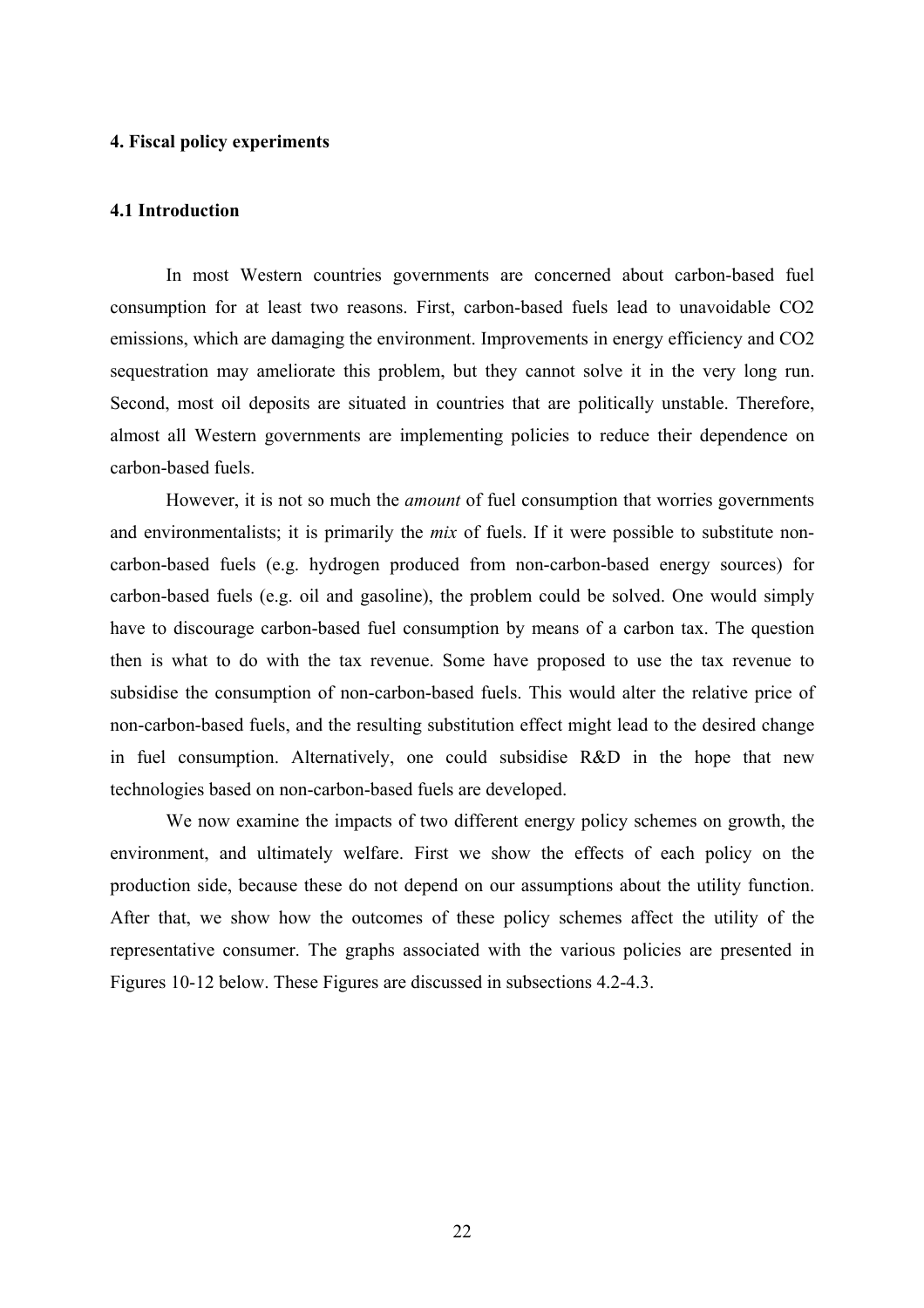

 $\overline{a}$ 

Figure 10 Figure 11



Figure 12

# **4.2 Policy 1: a carbon tax and non-carbon-based fuel cost subsidy**

Our first policy experiment is going to be a tax on carbon-based fuel, which is to be recycled in the form of a subsidy on non-carbon-based fuel consumption. This is going to generate a substitution effect away from carbon-based fuel and towards non-carbon-based fuel. We introduce the policy in the year  $100<sup>15</sup>$  Figure 10 shows that the policy is effective in achieving the goal of increasing environmental quality. The introduction of the tax/subsidy leads to an immediate fall in carbon-based fuel consumption, and due to the one-to-one

 $15$  We use the first 100 'years' to get rid of the influence of the initial values of the capital-stock variables in the model.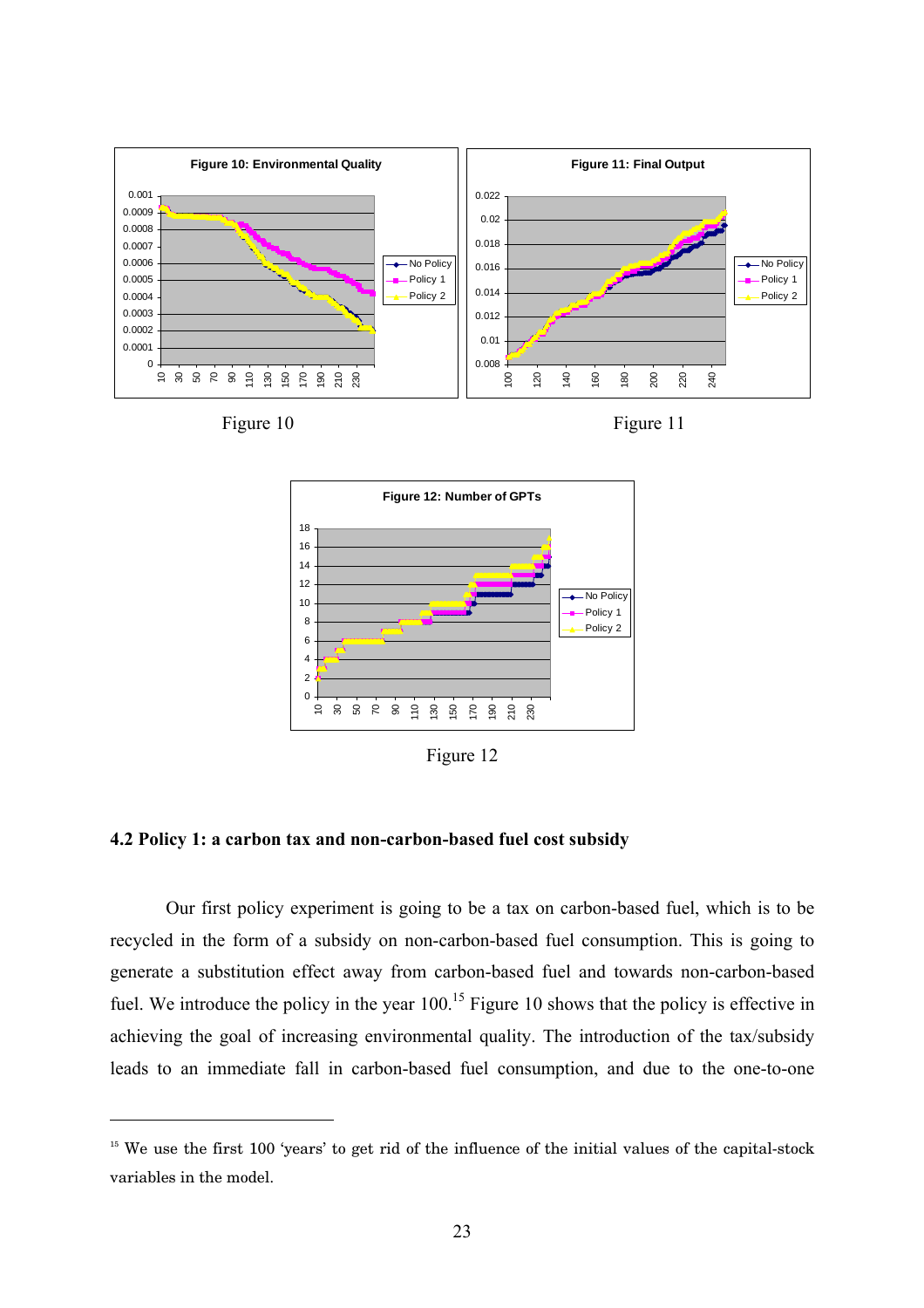relationship, environmental quality is immediately improved. As the economy grows, carbonbased fuel consumption grows along, but it remains far below its base run value, and although environmental quality keeps falling, it remains way above the baseline value.

Of course, the government will not only be concerned about carbon-based fuel consumption, it will also be concerned about the policy's effects on output. The data show that the policy leads to an initial drop in output, which is too small to show up in a graph at any reasonable scale. The initial output loss is not surprising because the tax/subsidy creates a distortion in the final output sector. However, this output loss is eventually overcome: In the year 166 output under policy 1 surpasses the base run value. From that year on, output is actually higher than in the base run.

Thus, the government may be able to realize a double dividend in this scenario. Compared to the base run, the policy increases output in the long run and reduces carbonbased fuel consumption immediately. One would have to weigh the present value of the short run output loss against the present value of the long run output gain, and the outcome depends on a subjective discount rate.

Figure 12 shows why there is an increase in output in the long run. The number of GPTs grows faster under policy 1, so that at the end of the simulation period there are now 16 GPTs instead of 14. The reason for the faster arrival of GPTs is that although the policy targets only the fuel market, it also has an effect on the allocation of R&D resources. By lowering the relative price of non-carbon energy, the policy raises the value of a patent on a non-carbon technology. The present value of these patents rises relative to that of the carbon patents. This means, first of all, that there will be more applied R&D on non-carbon GPTs and less on carbon GPTs. Furthermore, since the dominant C04 offering the most applied research opportunities is carbon-based, there will be a larger incentive to do basic R&D on finding the next non-carbon based GPT. Thus, there is a shift from applied R&D to basic R&D, and we have already shown that due to the externality of basic research, there is generally too little basic research in equilibrium. Therefore, the policy-induced shift towards basic R&D leads to a higher long run growth rate.

## **4.3 Policy 2: a carbon tax and basic R&D subsidy**

Realising that the increase in growth was only possible because the market failure in the R&D sector was partially overcome, one might be tempted to tackle the root of the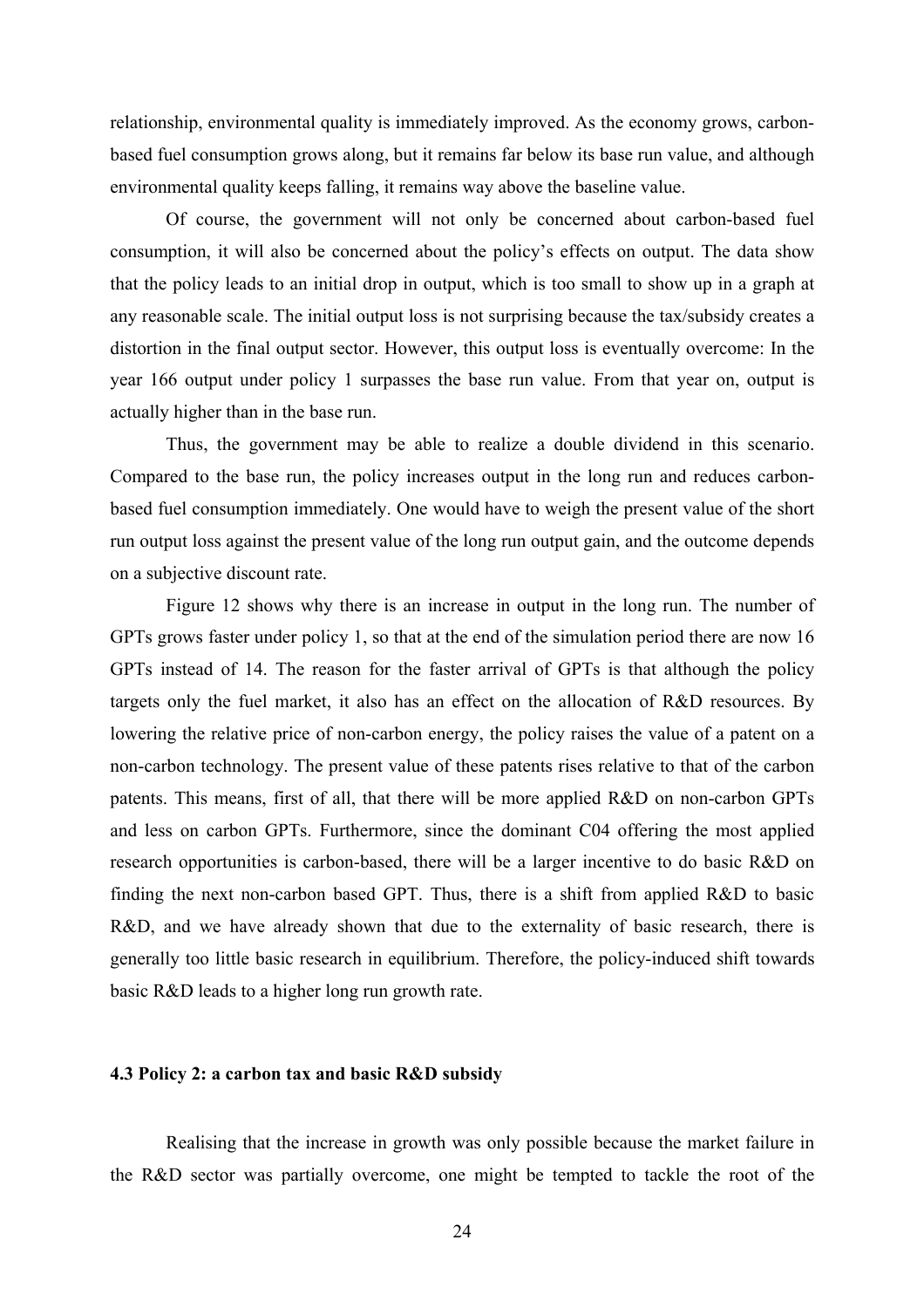problem. If basic R&D is too low, why should we not subsidise basic R&D directly? Therefore, the next policy experiment is the same carbon tax as before, with the difference that we now use the tax revenue to finance a subsidy on basic R&D.

Figure 11 shows that this policy is indeed very successful in terms of growth. There is still the initial output loss, but it is overcome in the year 118, much sooner that under policy 1. Thus, in a net present value analysis, this policy has a much better chance of yielding a positive result than policy 1 did. The reason for this increase in growth is that the reallocation of R&D activity is much larger, and so the arrival rate of new GPTs is sped up considerably. Under policy 2, C05 is invented in the year 117, eight years earlier than under policy 1. Although this technology is a 'failed' GPT, it still contributes to output, and due to its earlier invention, output is higher under policy 2.

Although policy 1 is highly beneficial for growth, it is less effective in reducing carbon emissions, for two reasons: First, the change in the relative price of non-carbon-based fuel is smaller. Under policy 1 the price effect of the tax on carbon was reinforced by the subsidy on non-carbon. Now there is only the tax effect, because the subsidy on non-carbonbased fuel is replaced by another subsidy. With a smaller relative price change, the substitution effect is weaker. The second reason is that the increase in growth again raises the demand for both carbon and non-carbon-based fuels. As a result, from the year 174 on, carbon-based fuel consumption is actually higher than in the base run, and environmental quality is lower than in the base run.

## **4.3 Welfare effects**

The welfare effects of any policy experiment depend crucially on the assumptions we make about the utility function, especially with respect to the elasticity of substitution between consumption and environmental quality. Therefore, we distinguish four cases, that of perfect substitutes ( $\sigma = \infty$ ), imperfect but relatively good substitutes ( $\sigma = 2$ ), the Cobb-Douglas case ( $\sigma = 1$ ), and imperfect but relatively 'bad' substitutes ( $\sigma = 1/2$ ).

Table 1 summarises the effects of the two policy schemes on welfare. Two observations spring to mind. First, in the long run both policy schemes are welfare-improving. In the case of policy 1, this positive effect comes mainly from the cleaner environment, but also from the increase in final output. In the case of policy 2, the positive welfare effect comes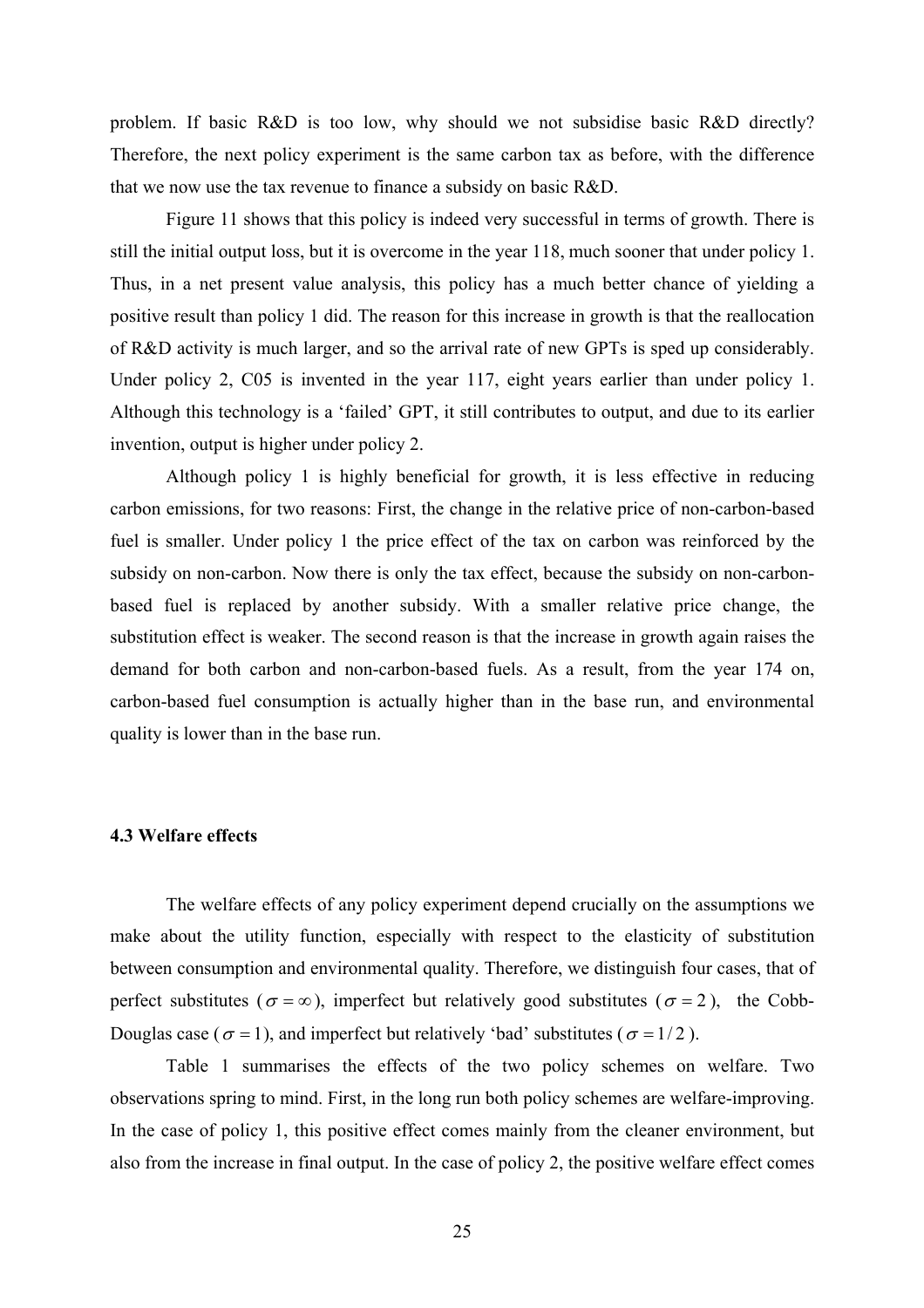from higher output, which offsets the increase in pollution. Second, with both policy schemes there may be an initial negative impact on welfare if substitutability is high. This is intuitively plausible, because the initial output loss itself is welfare-decreasing. Over time, the policy schemes increase economic growth, thus raising welfare again.

| <b>Policy</b>     |                  |           | $\mathbf 2$      |           |
|-------------------|------------------|-----------|------------------|-----------|
| $\sigma$          |                  |           |                  |           |
|                   | <b>Immediate</b> | After 150 | <b>Immediate</b> | After 150 |
|                   | effect           | years     | effect           | years     |
| $\sigma = \infty$ | Negative         | Positive  | Negative         | Positive  |
| $\sigma = 2$      | Positive         | Positive  | Negative         | Positive  |
| $\sigma = 1$      | Positive         | Positive  | Positive         | Positive  |
| $\sigma = 1/2$    | Positive         | Positive  | Positive         | Positive  |

Table 1: Effects of policies 1 and 2 on welfare

#### **4.4 Robustness of results**

In order to get an impression of the robustness of the results we have run a number of different simulations. It turns out that policy 2, the subsidy on basic R&D, is always growth increasing, because it provides a remedy to the market failure in the R&D sector. Of course, the effect of the policy also depends on the size of the tax/subsidy. If we set the subsidy on basic R&D extremely high, we will at some time reach the point where basic R&D is actually too high, and growth is slowed down again. There must be an optimal subsidy that exactly equates the social marginal benefits of basic and applied R&D. The exact value of this optimal subsidy is difficult to determine in a model of this complexity, however. The ultimate reason for this is that the arrival of new GPTs and the subsequent expansion of these GPTs is governed by random events, which would allow us to equate these marginal social benefits only in an average sense.

In addition to this, the model generates path-dependencies which in combination with the randomness referred to above, makes it impossible to define generic policy prescriptions even in an average sense. To illustrate the point, in the scenario described above a carbon based GPT happened to be the dominant one for most of the simulation period. Under these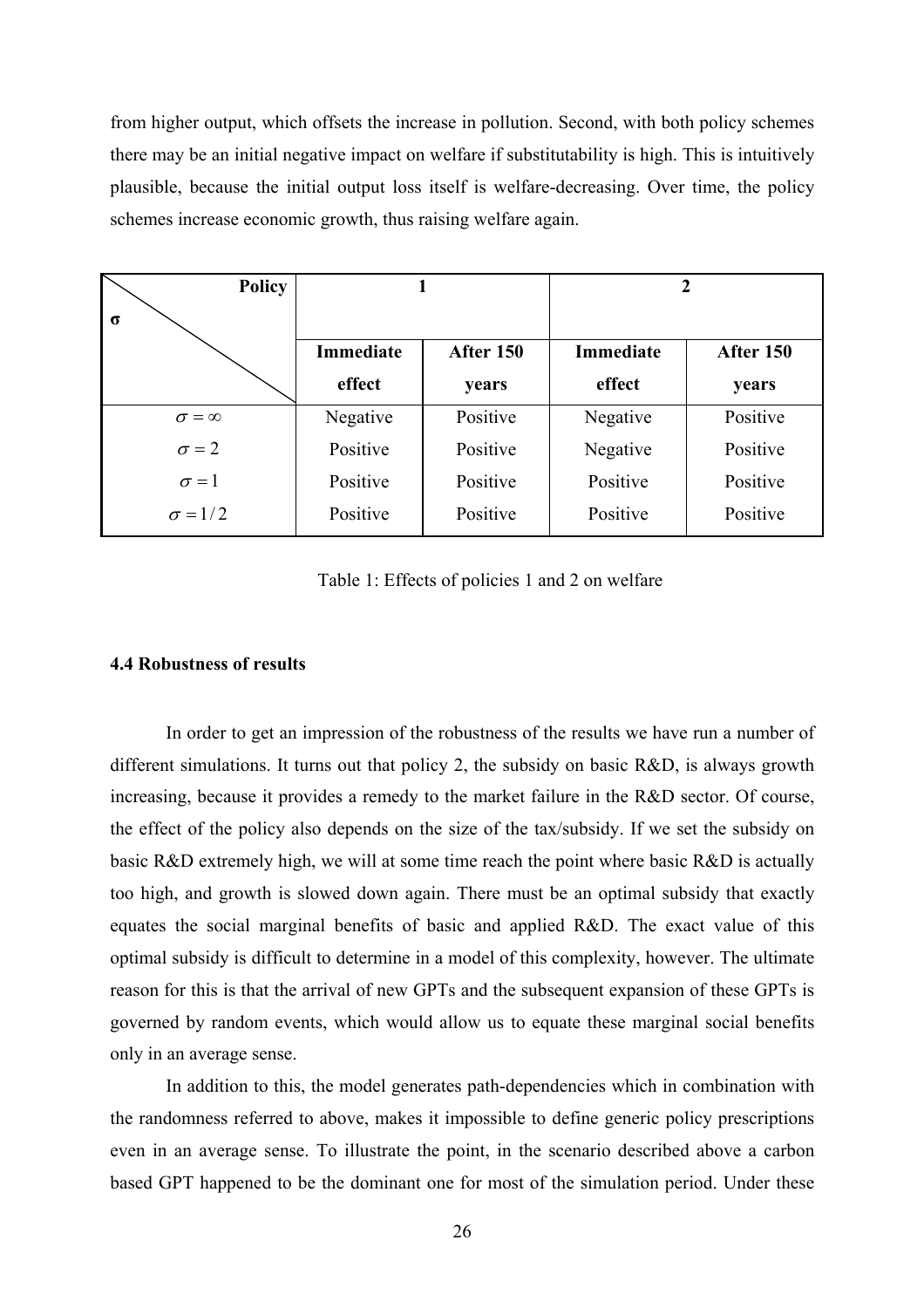circumstances, policy 1 will induce researchers to move away from applied R&D into basic R&D, because they hope to discover a new GPT that is based on non-carbon-based fuels, and we have shown that re-allocating resources towards basic R&D speeds up growth. If, on the other hand, a non-carbon GPT happens to be dominant, the results are exactly reversed: resources shift from basic R&D towards applied R&D on the non-carbon GPT, and consequently growth slows down. Therefore, the growth effect of policy 1 depends crucially on the existing technology structure.

To check our intuition behind the effects of policy 2, in which tax revenues are used to subsidise basic R&D, we have run simulations with still another policy scheme in which applied R&D is subsidised. This policy 3 is never the optimal one, because it will yield the same substitution effect as policy 2 (and a smaller one than policy 1), but it exacerbates the misallocation between basic and applied R&D, and its effect on growth will generally be negative.

The choice between policy 1 and 2 depends on the preferences that are assumed. In the simulations shown above we have assumed that a representative consumer values both consumption and environmental quality. We have seen that if these two arguments of the utility function are regarded as good substitutes, policy 2 is likely to be optimal because it speeds up growth, albeit at the cost of higher pollution. If the two inputs are poor substitutes, policy 1 is likely to be preferable, because it is more effective at bringing down pollution.

The scenario we have chosen for the simulation analyses is one where a carbon-based GPT happens to be dominant. Therefore, the economy is highly polluted, and environmental quality is the 'scarce' good. If, however, the economy was in a situation where either output is low or 'clean' technologies dominate, the policies may have fundamentally different effects. It is important to note that the optimal policy depends on the existing technology structure. Therefore, there may not be a universally optimal policy. It might be optimal, for example, to employ policy 2 at low income levels to speed up growth, and then, at higher income levels, to move towards policy 1 in order to curb carbon-based fuel consumption. More simulation experiments may yield further insights into these matters.

Finally, it should be mentioned that the effects of policies in this model are usually not very long lasting. With this statement we mean that if a policy is removed – even after a very long time period – the economy tends to jump back towards a development path very close to the one it would have followed without the policy. This phenomenon is due to the 'putty'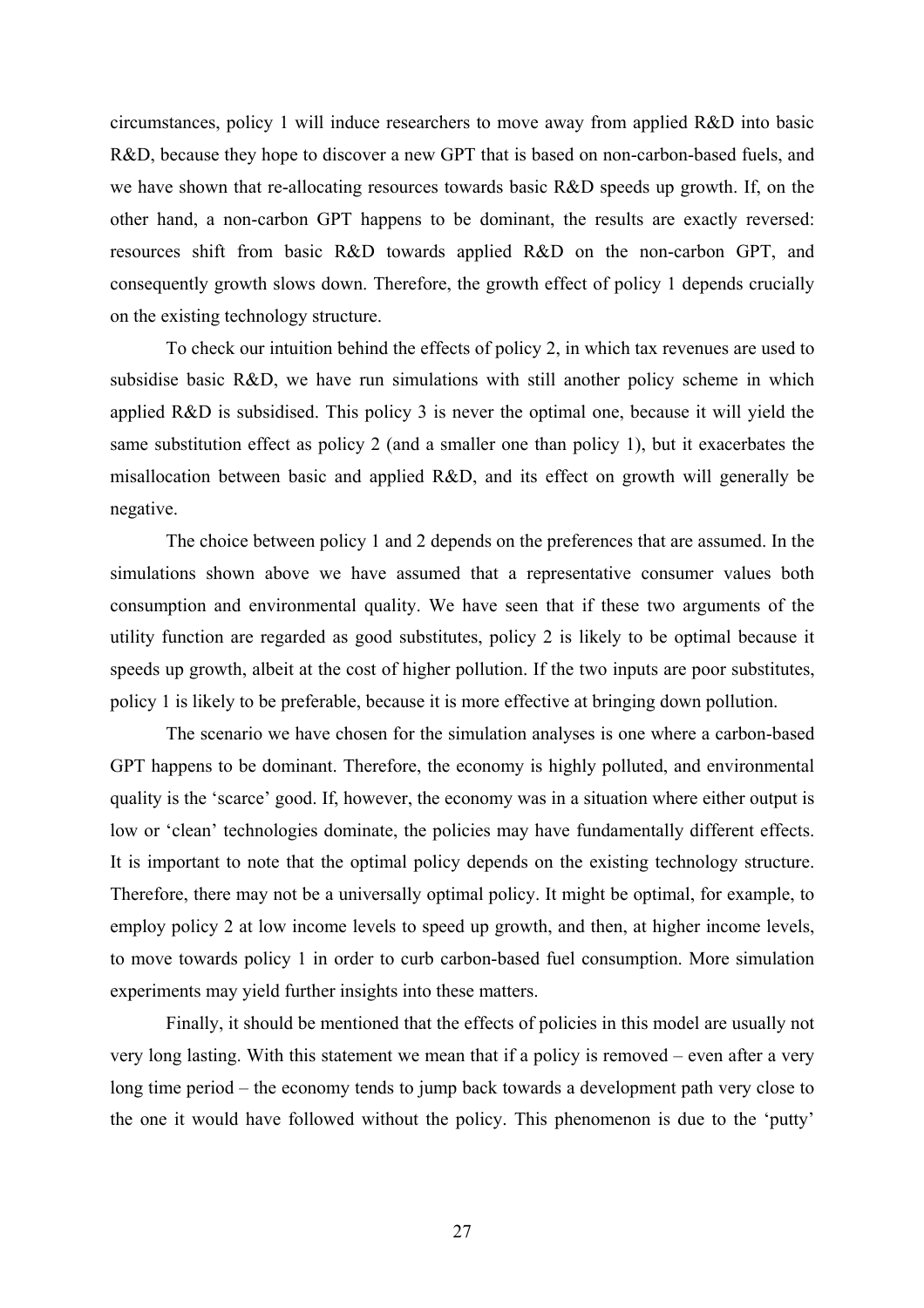capital we have assumed, and that is a standard feature of many endogenous growth models.<sup>16</sup> If a policy measure changes the relative price of any fuel, the capital stock is completely free to adjust instantaneously. In reality, capital is of a 'clay ex-post' nature. That is, if the price of one type of fuel rises, it is not possible to immediately retrofit all engines to use the other type of fuel. A future version of the model will incorporate some of these 'clay' capital features, and we expect the effects of policies to be more long-lasting than in the current model.

## **5. Concluding remarks**

 $\overline{a}$ 

The basic GPT model has shown that a large number of GPTs can coexist in a model that is still not excessively complex. With the structure that we have assumed, it is possible to generate GPTs that arise from a highly successful core technology that is extended with a number of peripheral technologies. The model creates long run growth with a Schumpeterian flavour, because the introduction of a new core technology (a "radical innovation" in Schumpeterian terms) is followed by a quick succession of peripheral technologies ("incremental innovations") that give rise to alternating phases of fast and slow growth. There is nothing mechanistic behind these "long waves", although the demise of a GPT is certain in the long run because the possibilities of extension are limited, and new GPTs are sure to arise. These features give rise to a model economy capturing many of the stylised facts that we observe in actual economies over the long run.

Assuming that different GPTs are based on different energy sources, it is clear that this succession of GPTs will also generate long waves in the consumption of different energy sources. We have constructed a model with two energy sources, where each GPT is based on either carbon-based fuels or non-carbon-based fuels. Policies that discourage the use of carbon-based fuels can have a large impact on the allocation of R&D resources in such a framework.

We have examined the impact of different policy scenarios. A common element in all policies was a tax on the consumption of carbon-based fuels, but the tax recycling was different in each scenario. The results of each policy scenario differed considerably. Thus, when we discuss the usefulness of a carbon tax, it is very important to know how the tax is

<sup>&</sup>lt;sup>16</sup> However, we are now also working on an extension of the model that includes a simplified version of putty-clay capital. See van Zon (2005).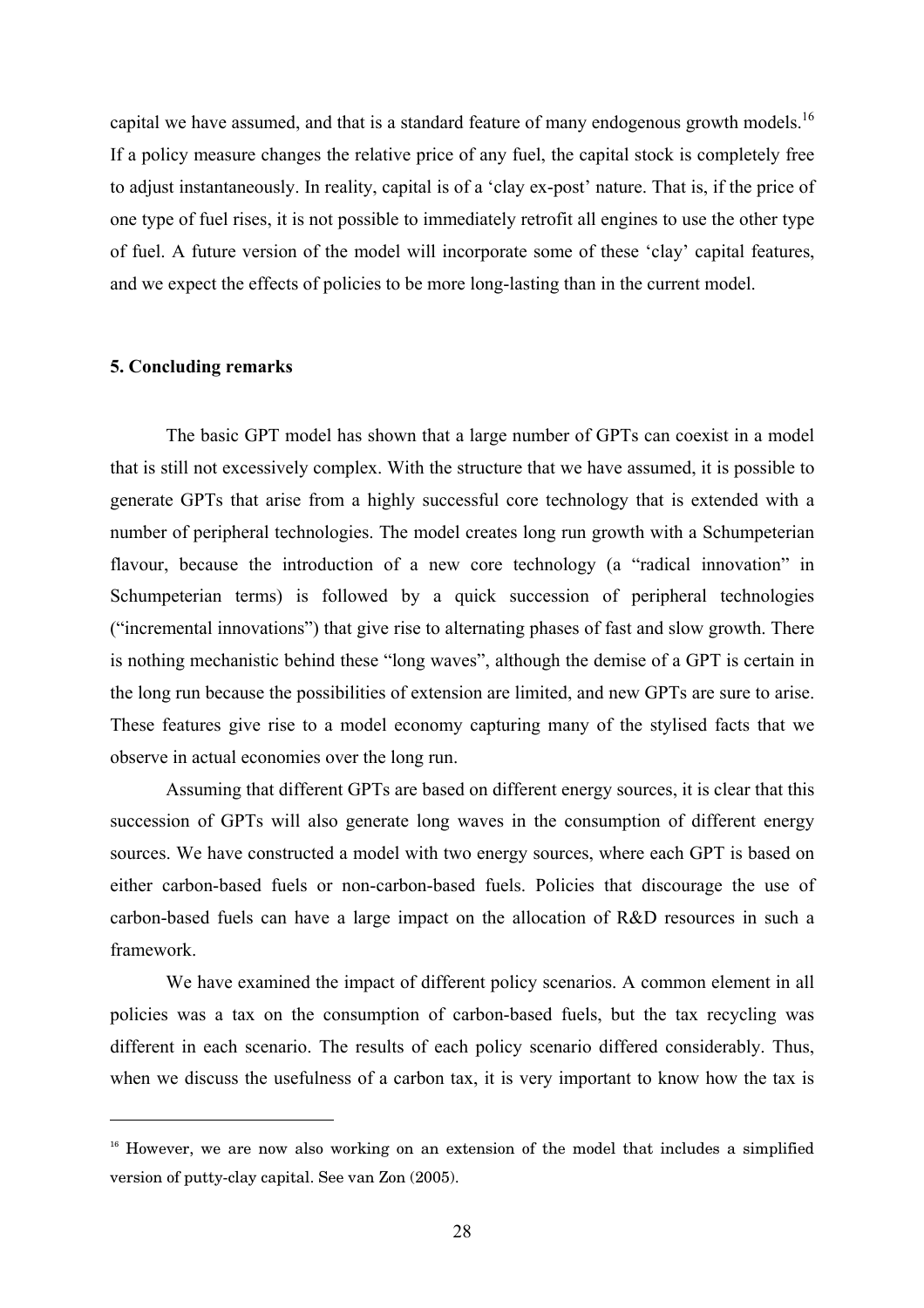going to be recycled. In addition, we have seen that the effect of such a policy also depends on the existing technology structure. If the dominant GPT is carbon-based, a carbon tax will speed up the search for new GPTs, thereby stimulating growth. But if a non-carbon-based GPT dominates, the carbon tax might result in excessive applied R&D on that GPT, thus delaying the arrival of new GPTs and reducing growth.

We have shown that if the competitive allocation of R&D resources is inefficient, policy may increase the growth rate. In such a case, the carbon tax alone is a second-best solution and should be combined with a policy that addresses the inefficiency in R&D allocation. A similar argument has been made by Smulders and de Nooij (2002), who examined the effects of an energy conservation policy in a model with two directions of technical progress. In our model, however, the inefficiency results from a non-optimal allocation between basic and applied R&D. Therefore, if growth was the primary policy objective, it would be easiest to tax applied R&D and subsidise basic R&D, without creating any distortions on the energy market. If one wishes to promote a carbon tax on the grounds of R&D efficiency, one would have to show that R&D on carbon technologies is inefficiently high. In fact, our model provides potential support to such an argument.

Concerning the coming energy transition, it is clear that the hydrogen system is not even yet in its infancy. It is going to be a core technology, forming the basis for a potentially wide range of peripheral innovations. A lot of basic research will have to be done before the system can actually be implemented. The traditional, oil-based energy system, by contrast, is a very mature system. No more basic research is required, only a few more peripheral applications will be feasible. Since basic research generates positive externalities it is probably underprovided by markets, and a carbon tax combined with a subsidy on basic R&D would be a very effective tool to increase not only the speed of transition, but also the growth rate of the economy as a whole. A subsidy on non-carbon-based fuels would not be the most effective solution, because it would end up supporting current producers of non-carbon-based fuels, and they are not necessarily the ones who develop new non-carbon technologies. The most effective way to speed up the transition towards a non-carbon energy system will be to promote basic R&D on non-carbon energy technologies.

The current model has been specified in a fairly minimalistic way, since it was only meant to serve the purpose of illustrating the principles involved. But it could be extended along several lines. One interesting extension would be to include labour mobility between the final output sector and the research sector. This would enable us to assess the impacts of policy measures on wage differentials or unemployment. It will also make our results more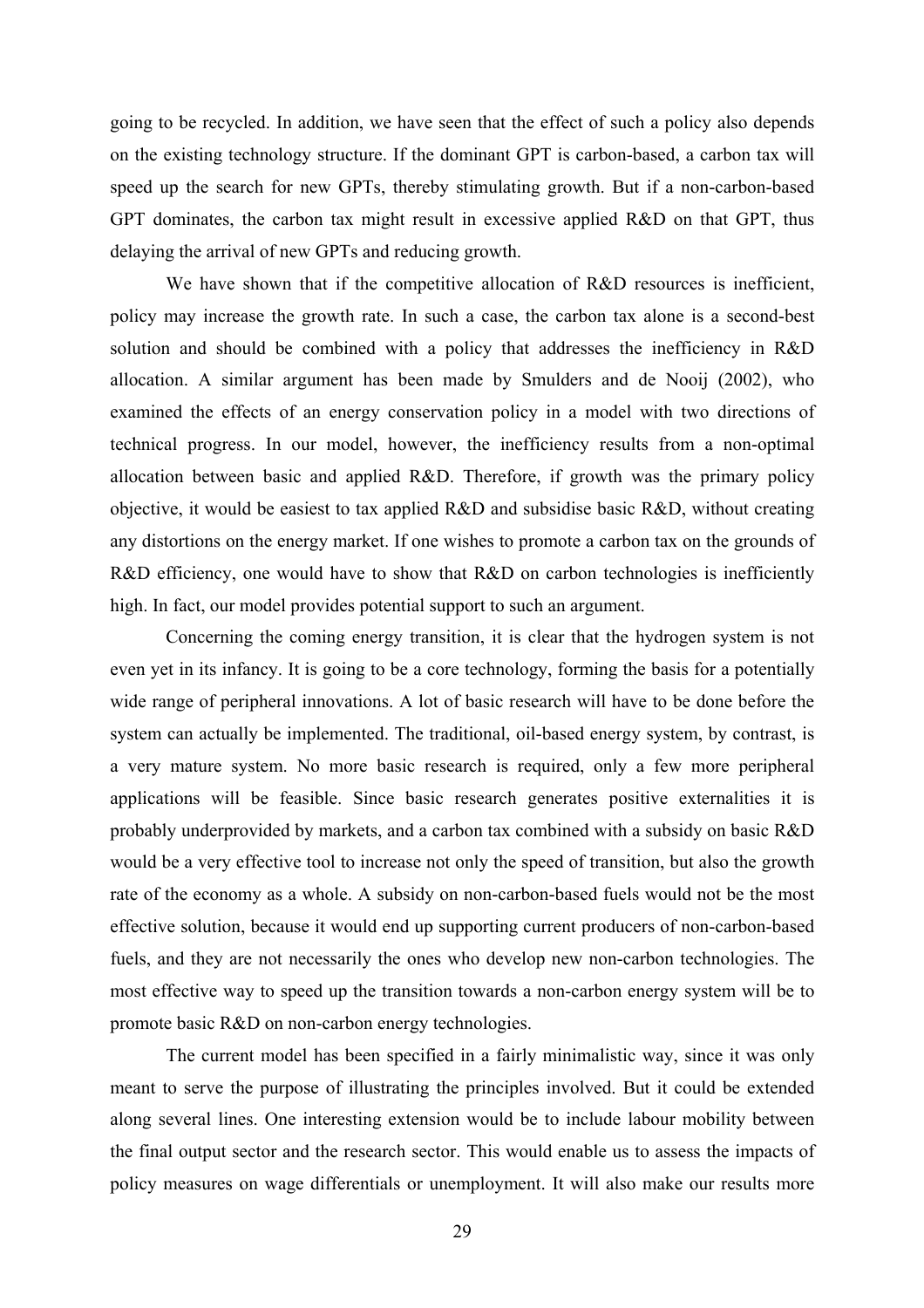comparable to other GPT models, because in such models it is the movement of labour between the final output and the research sector that generates output booms and busts.

Furthermore, it has been argued that rising oil prices will contribute to the demise of the oil energy system and the rise of hydrogen economy. We may also incorporate this effect into the model. For the moment being, we have assumed constant real prices of capital and energy. We could allow energy prices to change exogenously over time, or include supply functions for carbon and non-carbon-based fuels.

Another promising route of further investigation would be to look at the optimal timing of policies. We have argued that a growth-promoting policy might be optimal at low income levels, whereas a pollution-curbing policy might be optimal at higher income levels. These issues depend on preferences, specifically the elasticity of substitution between consumption and environmental quality. Especially with regard to the timing of policies, it would be interesting to incorporate clay capital and different GPT vintages into the model. With clay capital the ex-post substitution possibilities between vintages are zero, and the timely execution of policies becomes much more crucial than in the current model. In this context, and considering the randomness and path-dependencies involved, Monte Carlo experiments may be helpful in finding robust policies that get the policy job done in almost all thinkable circumstances.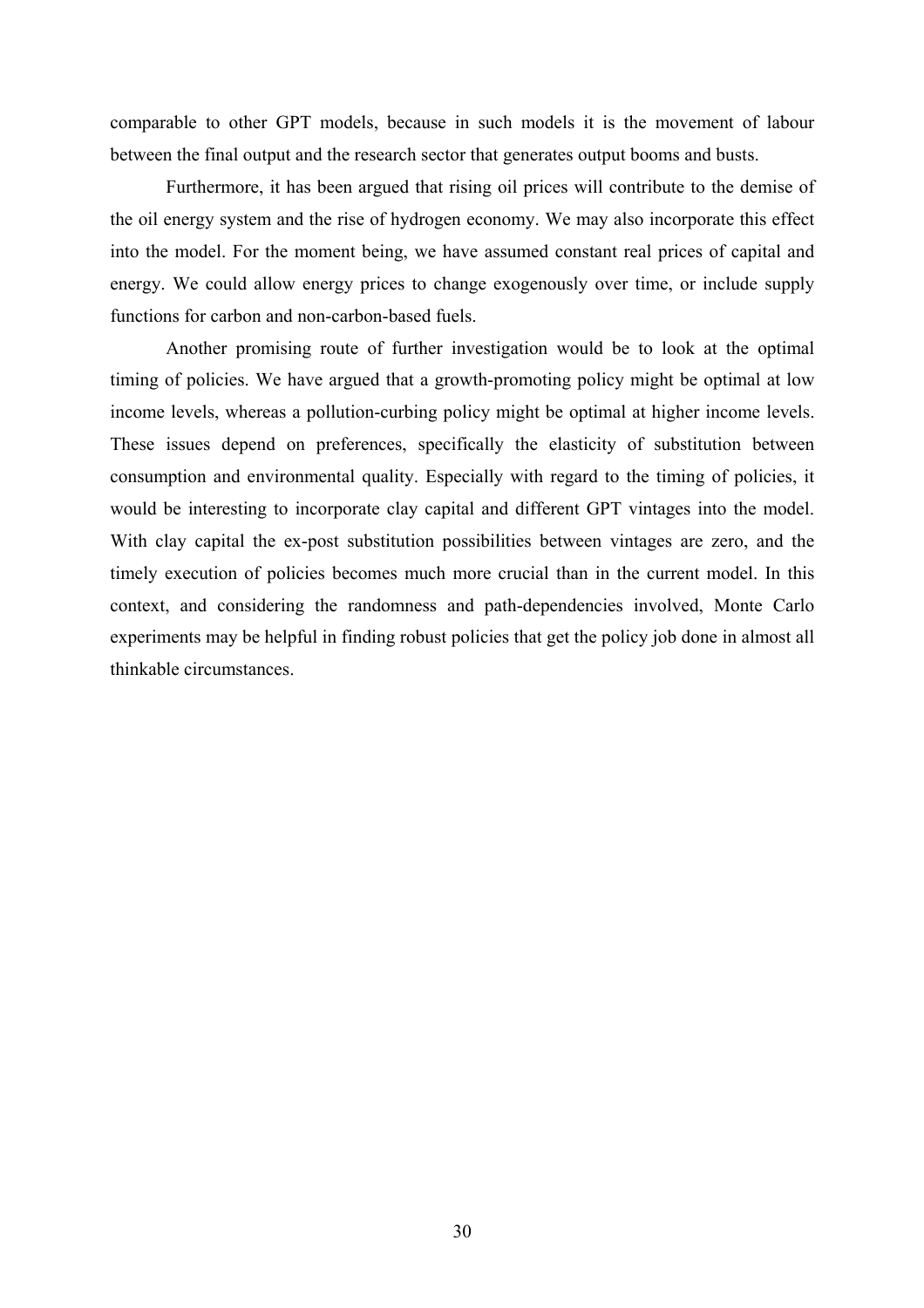# **References**

- Aghion, P., and P., Howitt, (1998b), "On the macroeconomic effects of major technological change", *Annales d'economie et de statistique*, 49/50, 50-75.

- Aghion, P., and P., Howitt, (1992), "A Model of Growth through Creative Destruction", *Econometrica*, 60, 323-351.

- Aghion, P., and P., Howitt, (1998a), *Endogenous Growth Theory*, MIT Press, Cambridge MA.

- Arrow, K.J., (1962), "The Economic Implications of Learning by Doing", *Review of Economic Studies*, 29(3), 155-173.

- Barro, R.J., Sala-I-Martin, X., (1995), *Economic Growth*, McGraw-Hill, New York.

- Bresnahan, T., and Trajtenberg, M., (1995), "General Purpose Technologies", *Journal of Econometrics*, 65, 83-108.

- Carlaw, K.I., and Lipsey, R.G., (2001), "Externalities versus Technological Complementarities: a model of GPT-driven, sustained growth", paper presented at the Conference in Honour of the 20<sup>th</sup> Anniversary of Nelson and Winter's Book *An Evolutionary Theory of Economic Change*, http://www.sfu.ca/~rlipsey

- Cheng, L. K., and E. Dinopoulos, (1992), "Schumpeterian Growth and Stochastic Economic Fluctuations", *University of Florida Mimeo*.

- David, P. (1990), "The Dynamo and the Computer: An Historical Perspective on the Modern Productivity Paradox", *American Economic Review Papers and Proceedings*, 80(2), 355-361.

- Dosi, G., (1988), "Sources, Procedures, and Microeconomic Effects of Innovation", *Journal of Economic Literature*, 26 (September), 1120-1171.

- Ethier, W.J., (1982), "National and International Returns to Scale in the Modern Theory of International Trade", *American Economic Review*, 72(3) (June), 389-405.

- Francois, P. and H. Lloyd-Ellis, (2003), 'Animal Spirits Through Creative Destruction', *American Economic Review*, 93(3), 530-550.

- Freeman, C., and C. Perez, (1988), "Structural crises of adjustment, business cycles and investment behaviour", in Dosi et al. (eds.), *Technical Change and Economic Theory*, Pinter Publishers.

- Gordon, R.J., (2000), "Does the 'New Economy' Measure up to the Great Inventions of the Past?", NBER WP No.7833.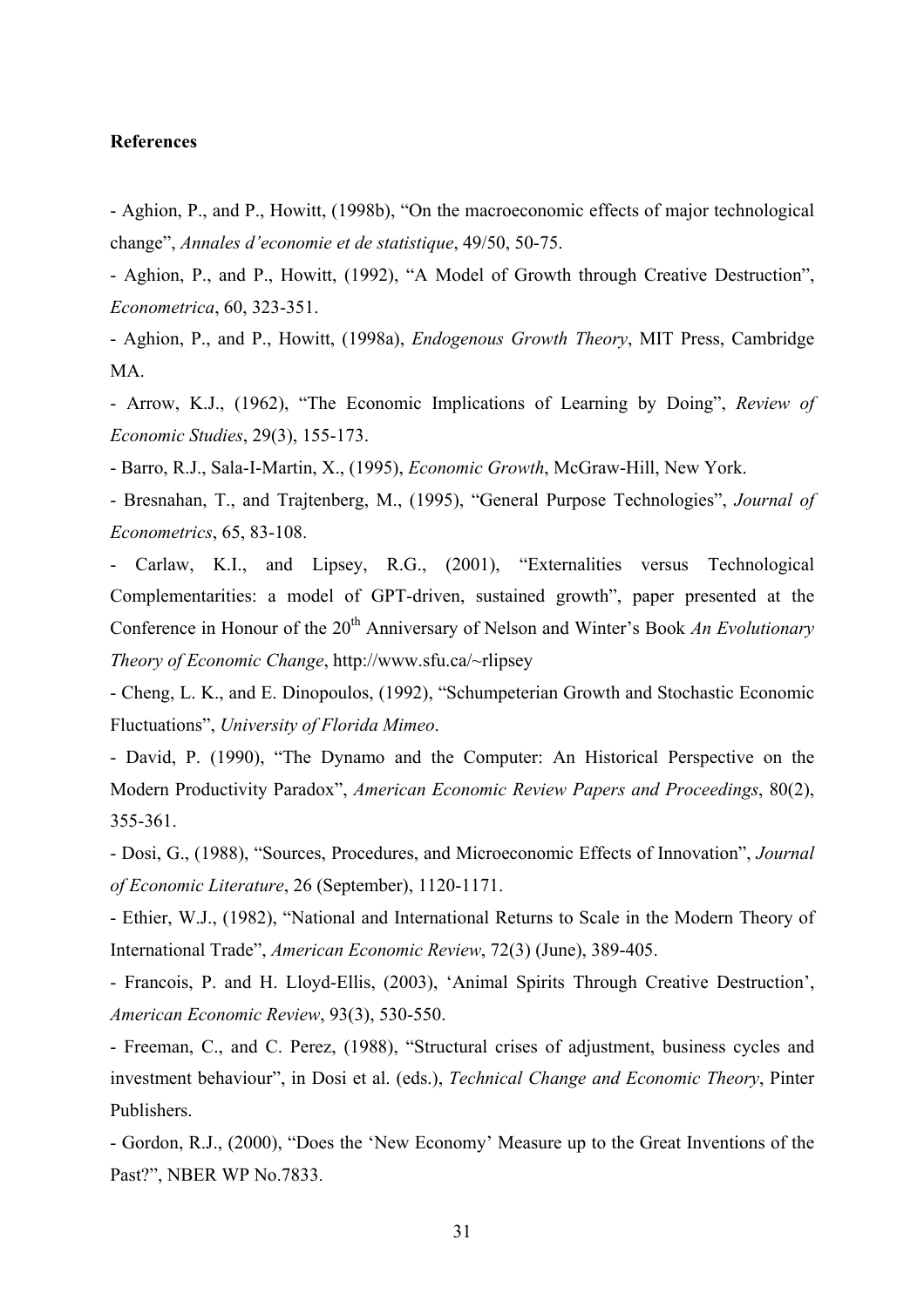- Grossman, G.M., and E. Helpman (1991), *Innovation and Growth in the Global Economy*, Cambridge, MIT Press.

- Helpman, E., (1998), *General Purpose Technologies and Economic Growth*, MIT Press.

- Helpman, E., and M., Trajtenberg (1994), "A time to Sow a Time to Reap: Growth Based on General Pupose Technologies", *Center for Economic Policy Research*, Discussion Paper No.1080 (December), 1-32.

- Jovanovic, B., and R., Rob, (1990), "Long Waves and Short Waves: Growth through Intensive and Extensive Search", *Econometrica*, 58(6), 1391-1409.

- Lipsey, R., and C., Bekar, (1995), "A Structuralist View of Technical Change and Economic Growth", In T. Courchene, ed., *Technology, Information and Public Policy*, Kingston, Ont: John Deutsch Institute for Study of Economic Policy.

- Matsuyama, K., (1999), 'Growing through Cycles', *Econometrica* 67, 335-347.

- Mensch, G., (1979), *Stalemate in Technology: Innovations Overcome Depression,*  Cambridge MA, Ballinger Publishing Company.

- Mokyr, J., (1990), *The Lever of Riches*, Oxford University Press.

- Mukerji V. (1963), "Generalized SMAC Function with Constant Ratios of Elasticity of Substitution", *Review of Economic Studies*, 30, 233-236.

- Olsson, O. (2001), "Why Does Technology Advance in Cycles?", Available at: http://swopec.hhs.se/gunwpe/abs/gunwpe0038.htm.

- Rifkin, J. (2002), *The Hydrogen Economy*, Polity, Cambridge UK

- Romer, P. (1990), "Endogenous Technological Change", *Journal of Political Economy*, 98, 71-102.

- Schumpeter, J., (1934), *The Theory of Economic Development*, Cambridge MA, Harvard University Press.

- Schumpeter, J., (1939), *Business Cycles: A Theoretical, Historical, and Statistical Analysis of the Capitalist Process*, 2 Vols, New York, McGraw-Hill.

- Segerstrom, P. S., Anant, T., and Donopoulos, E., (1990), "A Schumpeterian Model of the Product Life Cycle", *American Economic Review*, 80, 1077-1092.

- Smulders, S., de Nooij, M., 2002, The impact of energy conservation on technology and economic growth, *Resource and Energy Economics* 25, 59-79.

- Solow, R., (1997), *Learning from "Learning by Doing" Lesson for Economic Growth*, Stanford University Press, Stanford California.

- Yetkiner, I. H., (2003), *Shocks and Growth: Four Essays*, PhD-Thesis, Groningen University, Groningen.